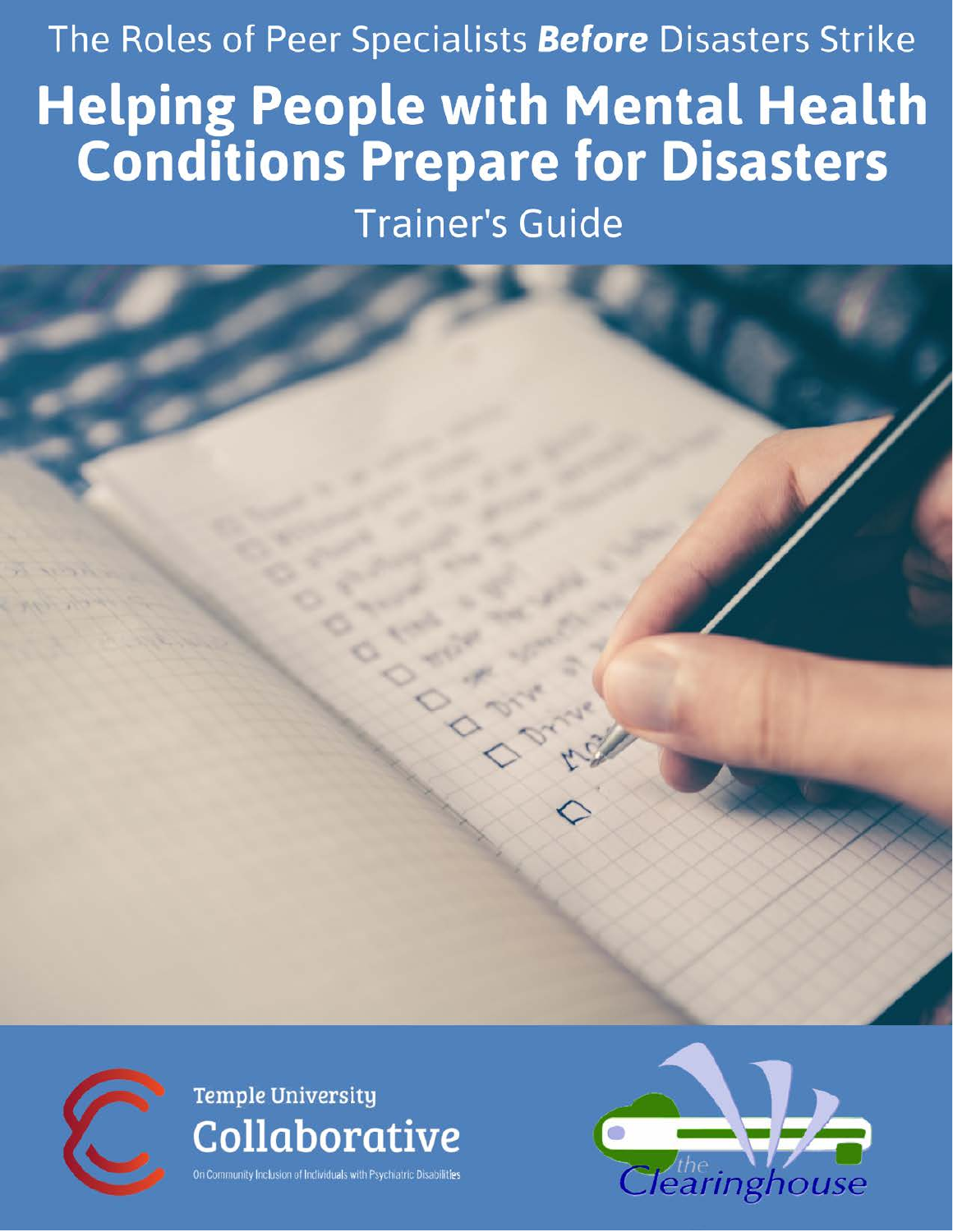



The contents of this report were developed under a grant from the National Institute on Disability, Independent Living, and Rehabilitation Research (NIDILRR grant number #90RT5021-02-00). NIDILRR is a Center within the Administration for Community Living (ACL), Department of Health and Human Services (HHS). The contents of this report do not necessarily represent the policy of NIDILRR, ACL, HHS, and you should not assume endorsement by the Federal Government.

The National Mental Health Consumers' Self-Help Clearinghouse (the Clearinghouse) and the Temple University Collaborative on Community Inclusion (TUC) have worked together to develop this curriculum, which is intended to supplement the basic training that peer specialists receive. You can learn more about the **Clearinghouse** and the **TU** [Collaborative](http://tucollaborative.org/) by exploring their respective websites, and you are invited to contact these organizations for additional information on the issues surrounding disaster preparedness and other community inclusion topics.

Suggested citation: (2018). *The Roles of Peer Specialists before Disasters Strike: Helping People with Mental Health Conditions Prepare for Disasters—Trainer's Guide*. The National Mental Health Consumers' Self-Help Clearinghouse and the Temple University Collaborative on Community Inclusion. Available at www.tucollaborative.org.

September 2018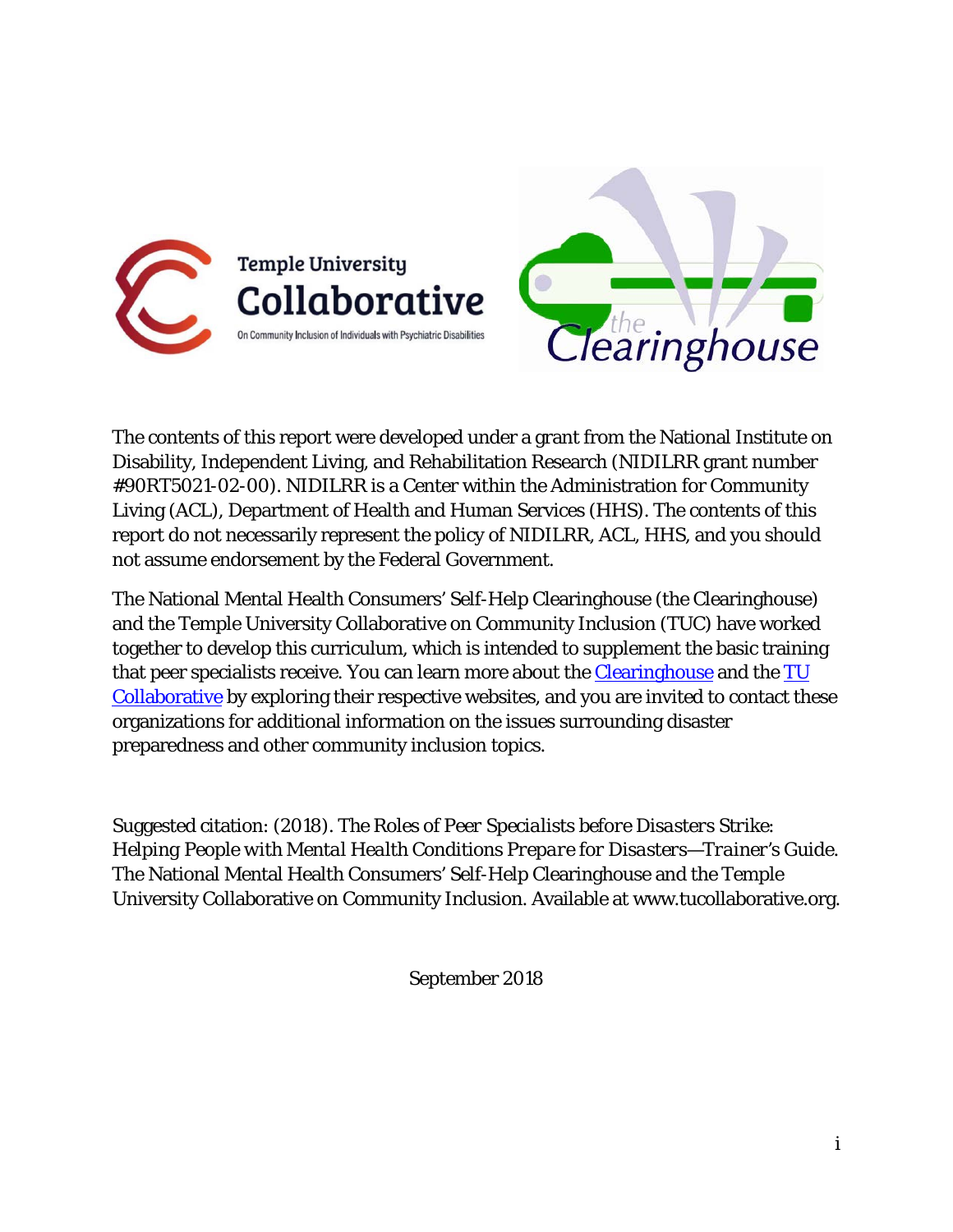## **TABLE OF CONTENTS**

| Exercise A: The Impact of Disasters on People with Mental Health Conditions (30 |
|---------------------------------------------------------------------------------|
|                                                                                 |
|                                                                                 |
|                                                                                 |
| Exercise B: How Prepared are you for Dealing with a Disaster? (30 minutes)  5   |
|                                                                                 |
|                                                                                 |
|                                                                                 |
|                                                                                 |
| Additional Planning: Disaster Supply Kits/Emergency Health Cards (20 minutes) 9 |
|                                                                                 |
|                                                                                 |
|                                                                                 |
|                                                                                 |
|                                                                                 |
|                                                                                 |
|                                                                                 |
|                                                                                 |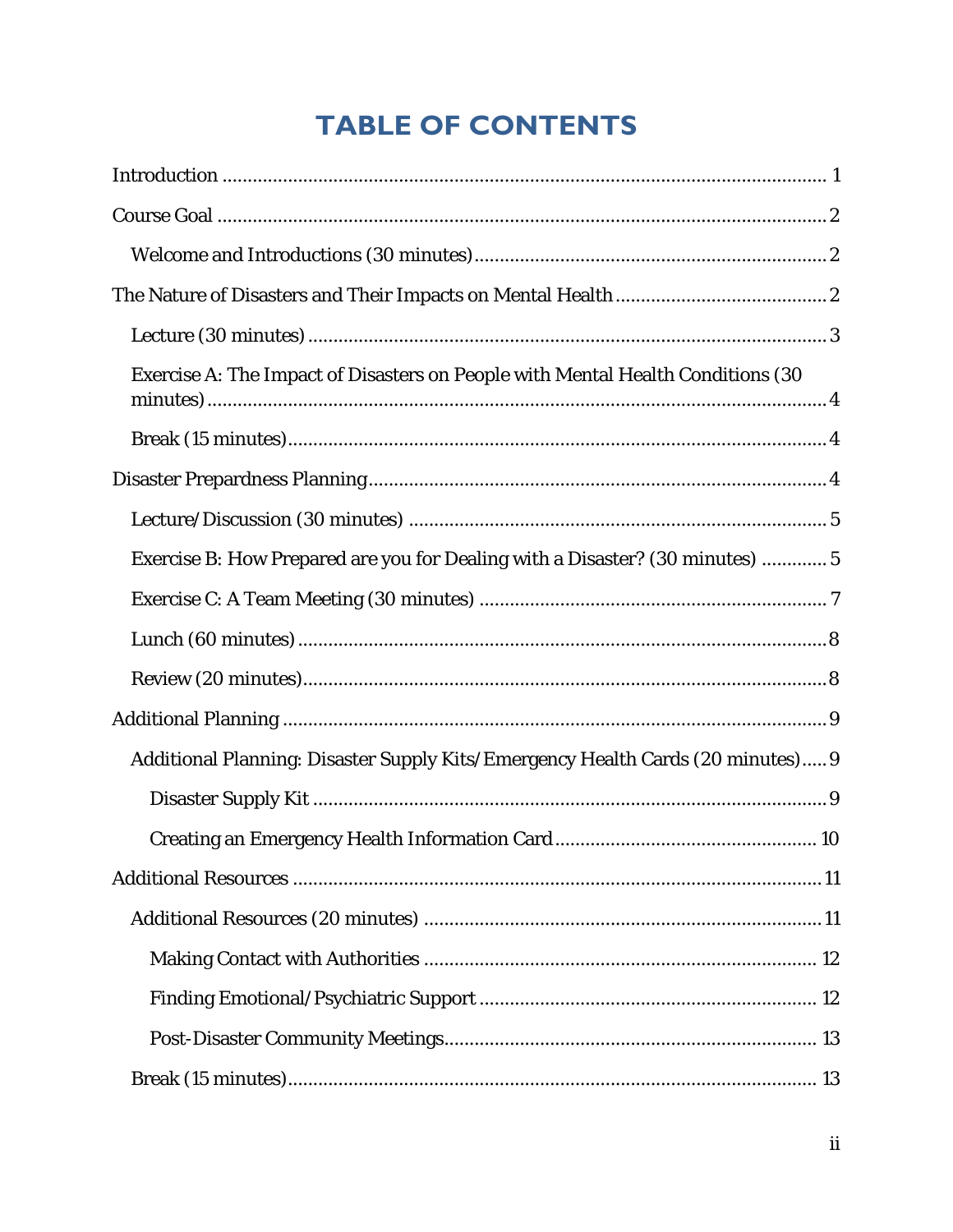| Working with Individuals: The Challenge of Disaster Preparedness Planning 13 |
|------------------------------------------------------------------------------|
|                                                                              |
|                                                                              |
|                                                                              |
|                                                                              |
| What Peer Specialists Need to do to Preserve Their Own Equilibrium in a      |
|                                                                              |
|                                                                              |
|                                                                              |
|                                                                              |
| Appendix A: Disaster Preparedness Plan Template (For Use in Exercise D)      |
|                                                                              |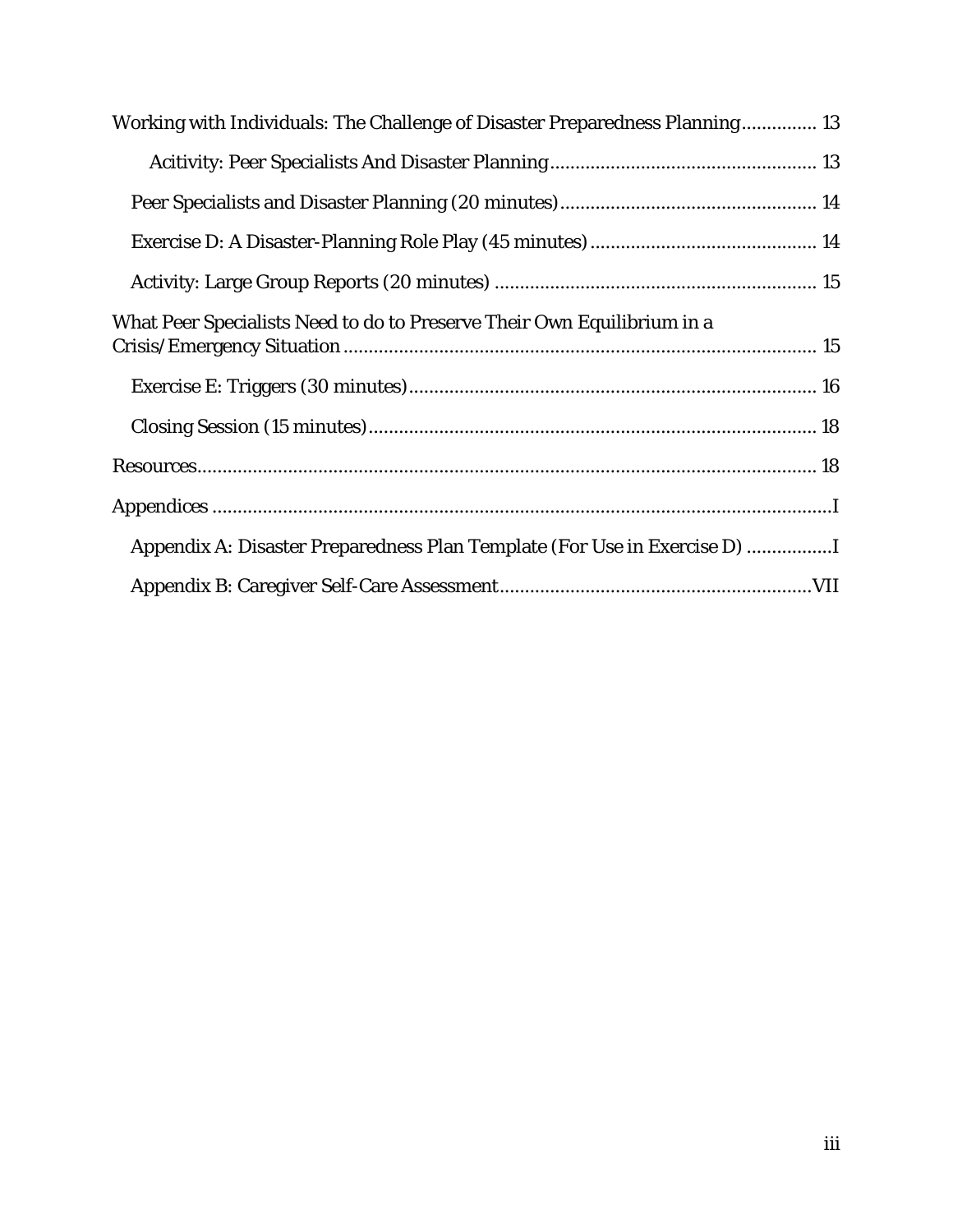## <span id="page-4-0"></span>**INTRODUCTION**

Individuals with mental health conditions are as likely to be caught up in natural or manmade disasters as anyone else. Disasters—earthquakes or floods, shootings or riots, or other such natural or manmade events—often have terrible practical and emotional impacts, which can be minimized if people are better prepared: if they have thought ahead about what they can do, what they will need, and how they can respond if they are unlucky enough to face a disaster.



This document is designed to increase the degree to which individuals with mental health conditions have planned to meet their needs if a disaster should strike. It also suggests that peer specialists can play an important role in helping the people they serve be better prepared.

The document is a joint project of the National Mental Health Consumers' Self-Help Clearinghouse and the Temple University Collaborative on Community Inclusion of Individuals with Psychiatric Disabilities (TUC). The Clearinghouse and TUC have a long history of working together to address the roles that peer specialists can play in promoting community inclusion. The Clearinghouse has been a national leader in the expansion of the peer specialist movement, and continually explores new areas in which peer specialists can play effective roles in meeting the needs of others who, like themselves, live with mental health conditions. TUC, with its focus on community inclusion—i.e., on the policy, program, and practice approaches that help individuals to fully participate in the everyday life of their communities—has often worked with the Clearinghouse to define new roles for peer specialists in promoting the community inclusion of the individuals they serve.

Our mutual interest in this training program speaks to the concern that those with mental health conditions experience both the same opportunities and the same threats as their neighbors, and that peer specialists can play a central role in helping people with mental health conditions be better prepared for disaster.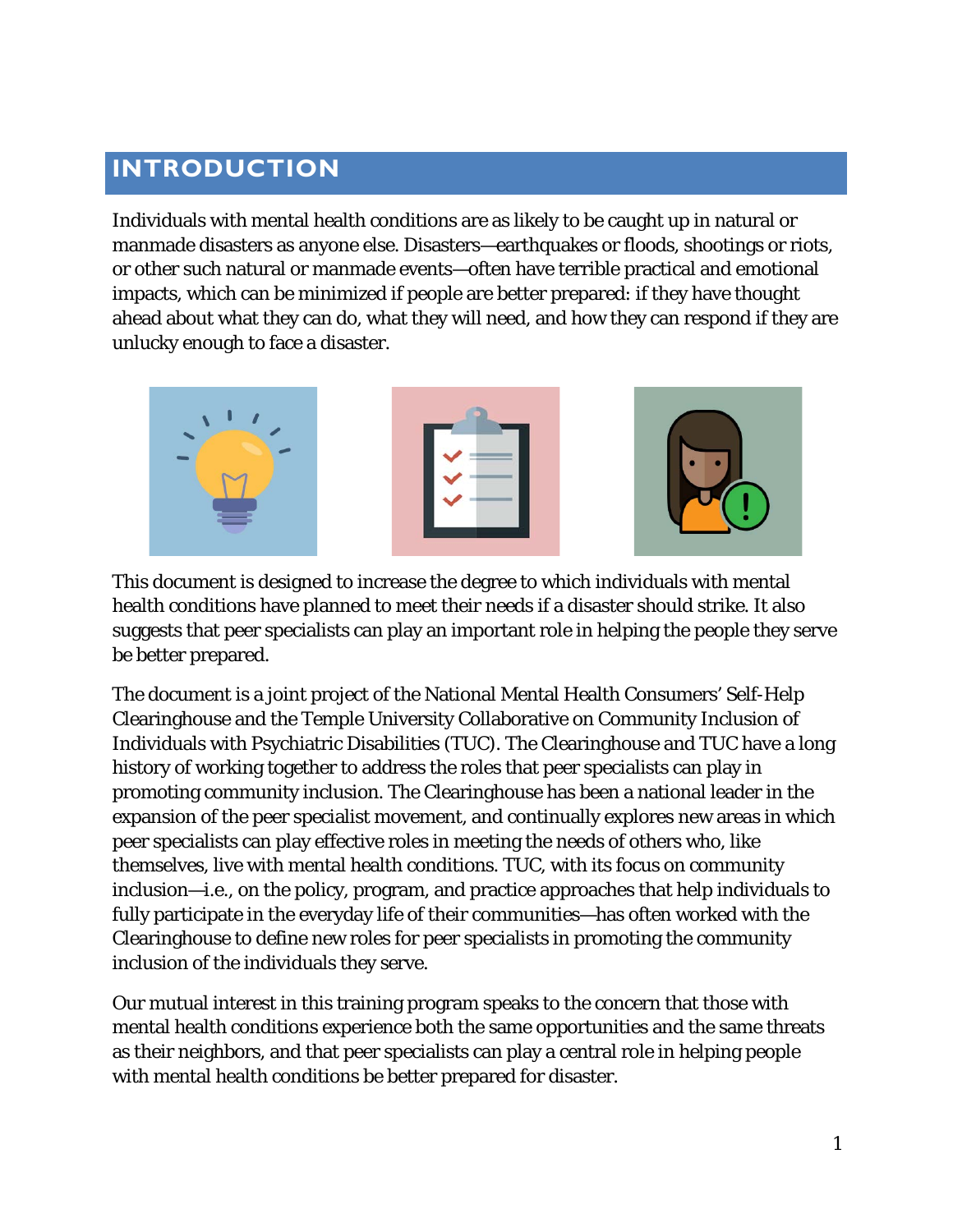## <span id="page-5-0"></span>**COURSE GOAL**

This one-day training program is designed to help peer specialists develop the knowledge base and practical skills they need to help people with mental health conditions better plan for the impacts of natural and manmade disasters

#### <span id="page-5-1"></span>WELCOME AND INTRODUCTIONS (30 MINUTES)

**Trainer's Instructions:** At the beginning of the day, introduce yourself and ask participants in the training to briefly introduce themselves (e.g., name, job title, home agency, interest in the topic). Then provide a brief overview of the topic, including very preliminary comments on:

| The impacts of<br>natural and<br>man-made<br>disasters | The importance<br>of disaster<br>preparedness |  | The potential<br>role of peer<br>specialists |
|--------------------------------------------------------|-----------------------------------------------|--|----------------------------------------------|
|--------------------------------------------------------|-----------------------------------------------|--|----------------------------------------------|

You can also offer trainees the opportunity to express their own initial views on these issues. It may be important for the group to discuss this new role for peer specialists few will have previously considered disaster preparedness planning as part of their job responsibilities—and what they feel they may bring, as peers, to this assignment.

Also, set ground rules for the day and review the agenda.

## <span id="page-5-2"></span>**THE NATURE OF DISASTERS AND THEIR IMPACTS ON MENTAL HEALTH**

**Trainer's Instructions:** The impacts of disasters and the need for disaster preparedness have not received a great deal of attention among the general public or within the mental health community. This first session seeks to broaden awareness about the general impacts of natural and manmade disasters, and to explore the likely impacts of disasters on individuals with mental health conditions.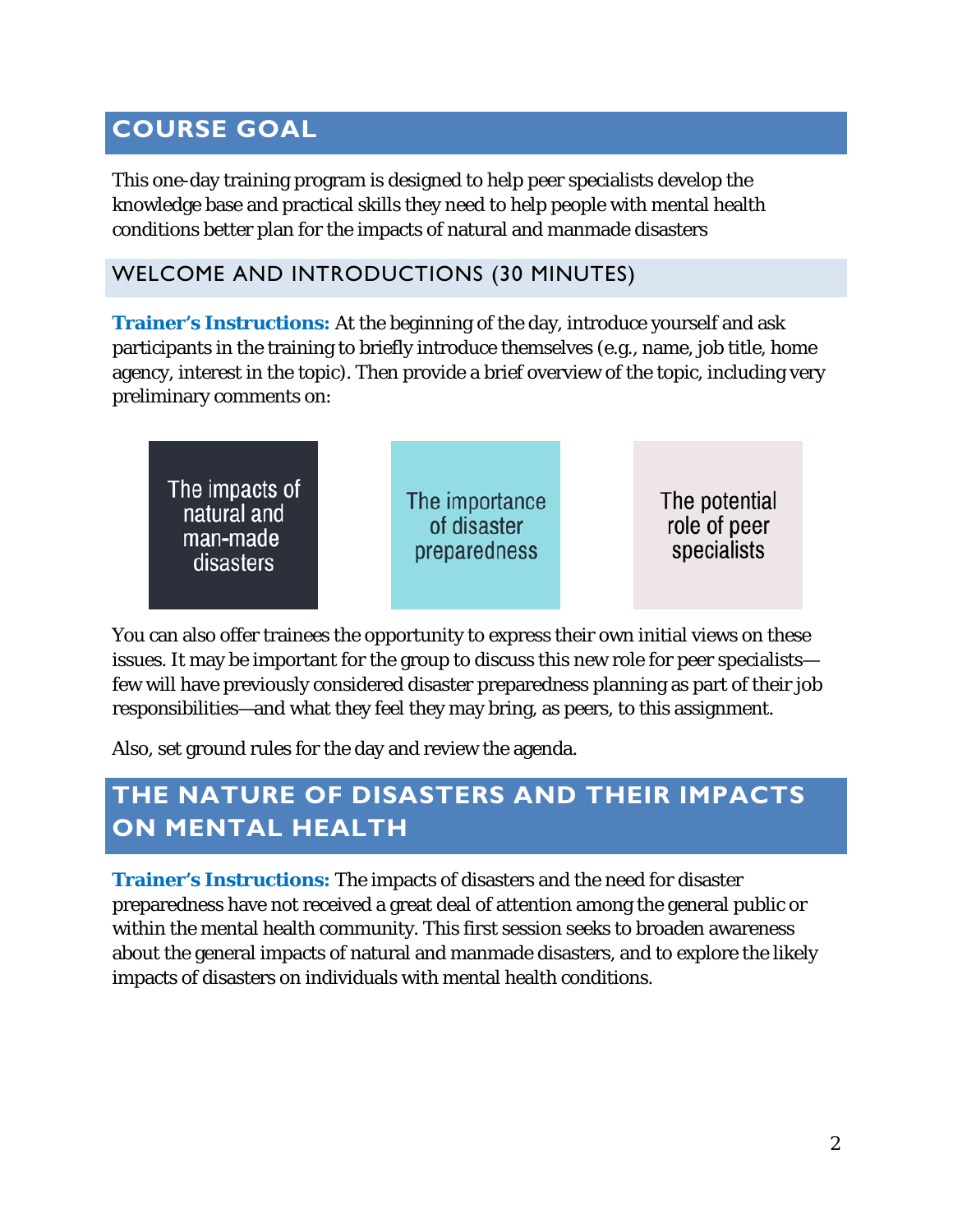#### <span id="page-6-0"></span>LECTURE (30 MINUTES)

**Trainer's Instructions:** Introduce the topic of natural and manmade disasters to the group. The information provided here can serve as the basis for your presentation, but you may want to explore other research and resources. You can make the following key points:

- Countless individuals have been directly affected by disasters, including:
	- o Natural disasters, such as:
		- **Hurricanes**
		- **Earthquakes**
		- Floods
		- Volcanic eruptions
	- o Manmade disasters, such as:
		- 9/11 and other terror attacks
		- **Infrastructure disasters, such as crumbling bridges or levees**
		- **Transportation disasters, such as airplane crashes or train wrecks**
		- **Economic disasters creating refugee crises.**
- Although disasters have had an impact on millions of people, the vast majority of individuals in our society are resilient enough that they are not permanently scarred.
- However, studies have shown that more than half of those who live through extreme natural disasters, such as earthquakes or major hurricanes, may be negatively affected.
- Although individuals with mental health conditions may be at even greater risk of being affected, many individuals who do not have a history of serious mental health conditions may nonetheless develop:
	- o Post-traumatic stress disorder (PTSD)
	- o Major depression
	- o Anxiety
	- o Physical ailments, such as gastrointestinal symptoms or headaches.

Note: The following is excerpted and/or adapted from *Mental Health Effects Following Disaster: Risk and Resilience Factors,* posted on PTSD: National Center for PTSD, under the U.S. Department of Veterans Affairs, [available here.](http://www.ptsd.va.gov/professional/treatment/early/mental-health-following-disasters.asp) Check the website for additional information on these topics.

Studies of large-scale disasters—such as earthquakes in Asia and floods, volcanoes, and hurricanes in North and Central America—show that the impact on the mental health of survivors is sometimes enormous. The literature on the risk and resilience factors associated with disasters on behavioral health functioning suggests the following (Galea et al., 2003):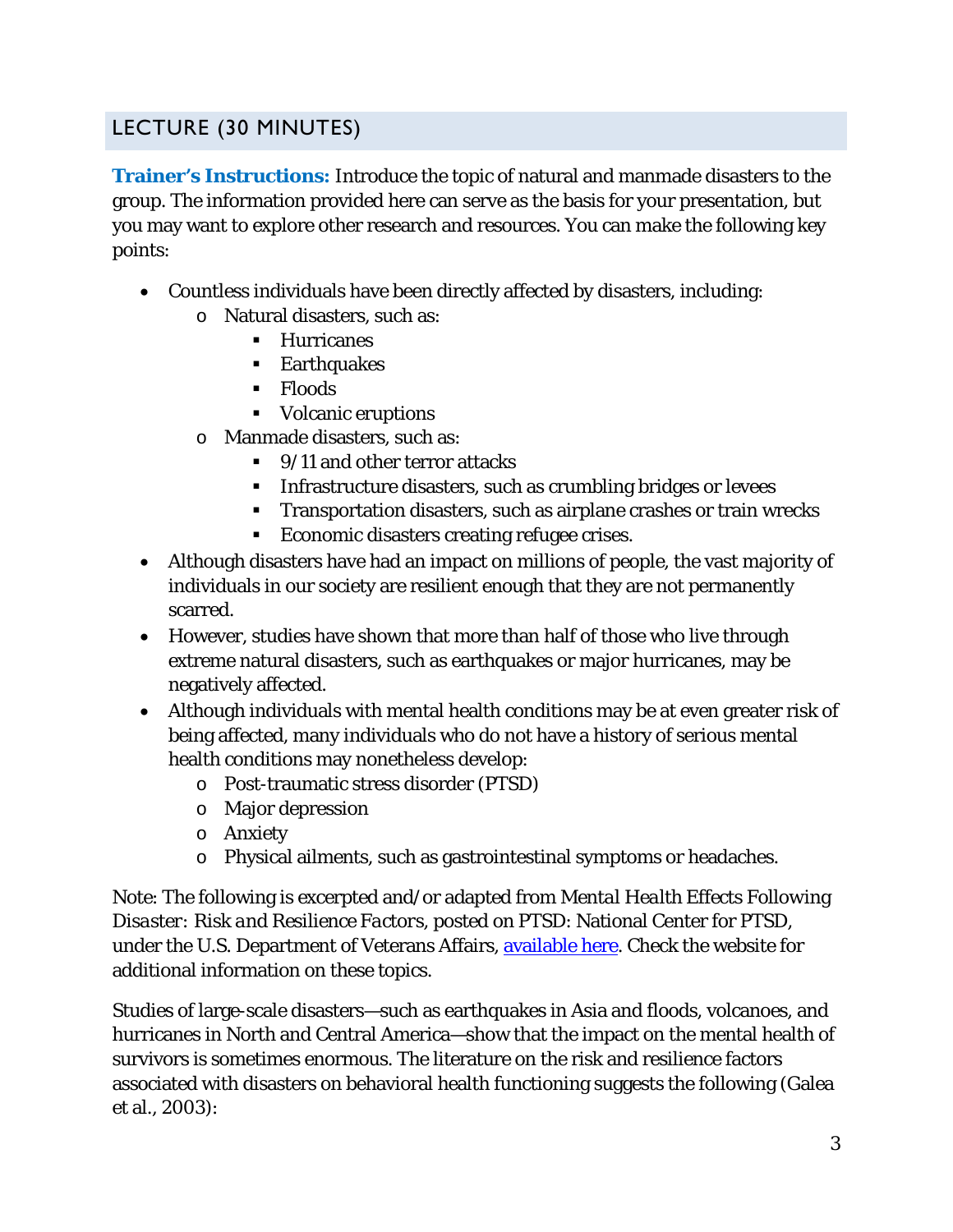- Survivors' reactions should not necessarily be regarded as pathological responses or even as an indication of future emotional distress: many people will experience only short-lived distress in the aftermath of mass violence, although short-lived emotional reactions may re-occur, even years later.
- Rather than traditional diagnosis and clinical treatment, most survivors are likely to respond well to basic emotional support and the provision of practical resources to ease the transition to normalcy.
- Some survivors may experience great distress and require more substantial community and, at times, clinical intervention.
- However, most researchers in the disaster field anticipate that the impact of natural or manmade disasters on those already living with a mental health condition can be expected to be more significant, and requires special preparation and attention.

#### <span id="page-7-0"></span>EXERCISE A: THE IMPACT OF DISASTERS ON PEOPLE WITH MENTAL HEALTH CONDITIONS (30 MINUTES)

**Trainer's Instructions:** Ask the trainees to break up into groups of four or five to discuss the impacts they believe natural and manmade disasters may have on the individuals with mental health conditions to whom they provide peer support. This will also provide an opportunity for those in the group who have experienced one or more natural or manmade disasters to talk briefly about their experiences and the impact the disaster(s) had on their lives.

In addition, ask each group to be prepared to report back to the larger group about *both* practical impacts (e.g., loss of a home, physical injury, etc.) and emotional impacts (e.g., increased anxiety, lack of access to usual mental health supports, etc.). In the concluding large group session, ask briefly about how many of these impacts might be avoided or minimized with disaster preparedness planning.

#### <span id="page-7-1"></span>BREAK (15 MINUTES)

## <span id="page-7-2"></span>**DISASTER PREPARDNESS PLANNING**

**Trainer's Instructions:** This is an opportunity for peer specialists to explore the challenges of playing a role in helping the people they support to engage in disaster preparedness planning. It begins by asking trainees about their own plans, if they have any, and then suggests an exercise to explore how peer specialists can work with peers to develop their own disaster plans. You may make available to the trainees some of the disaster planning guides available in the Resources section of this document.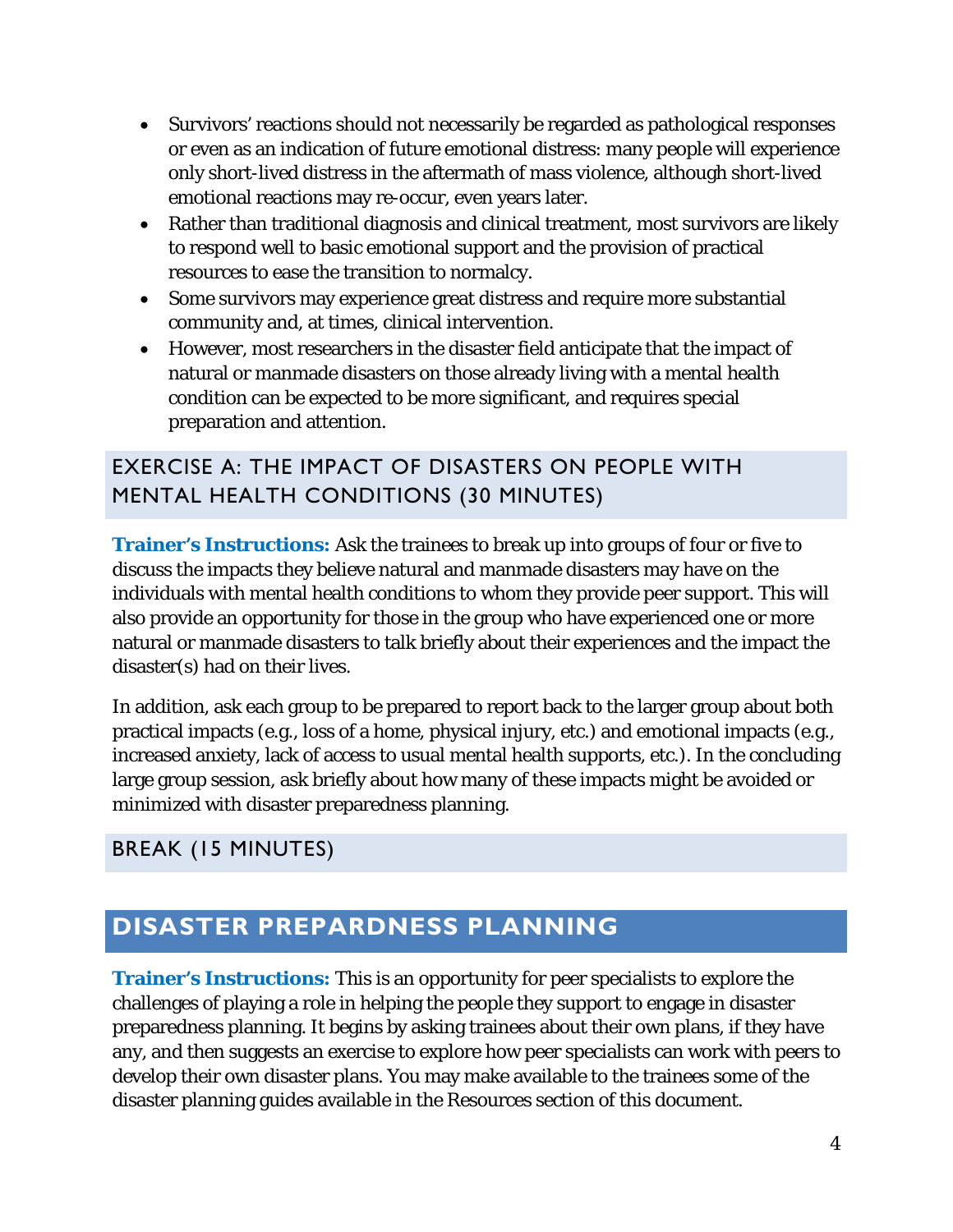#### <span id="page-8-0"></span>LECTURE/DISCUSSION (30 MINUTES)

**Trainer's Instructions:** Discuss the elements of disaster planning and lead a discussion among the trainees about whether or not they have their own disaster plans, along the following lines.

Note: The following is excerpted and adapted from a publication of the Café TA Center entitled *Disaster Preparedness for Persons with Mental Health Needs*, [available here.](http://cafetacenter.net/wp-content/uploads/2012/02/Disaster-Preparedness-White-Paper-final.pdf) It includes information that would help individuals prepare for a disaster, and can be shared by trainers with trainees.

For individuals with mental health conditions, advance planning for disasters is critical, and will require extra attention to details and needs that other individuals may not have to worry about. People with mental health conditions need to:



Peer specialists can play a crucial role in helping individuals—either in individual counseling or in group training—be better prepared for disasters. But the time to prepare for a disaster is BEFORE it happens.

#### <span id="page-8-1"></span>EXERCISE B: HOW PREPARED ARE YOU FOR DEALING WITH A DISASTER? (30 MINUTES)

**Trainer's Instructions:** Use the list of questions below to elicit from the trainees information about their own basic levels of preparedness in the event of a manmade or natural disaster. This will give them an opportunity to anticipate how the individuals they serve may respond. Tally their yes/no answers on a flip chart, which you will have prepared in advance with shorthand versions of the questions.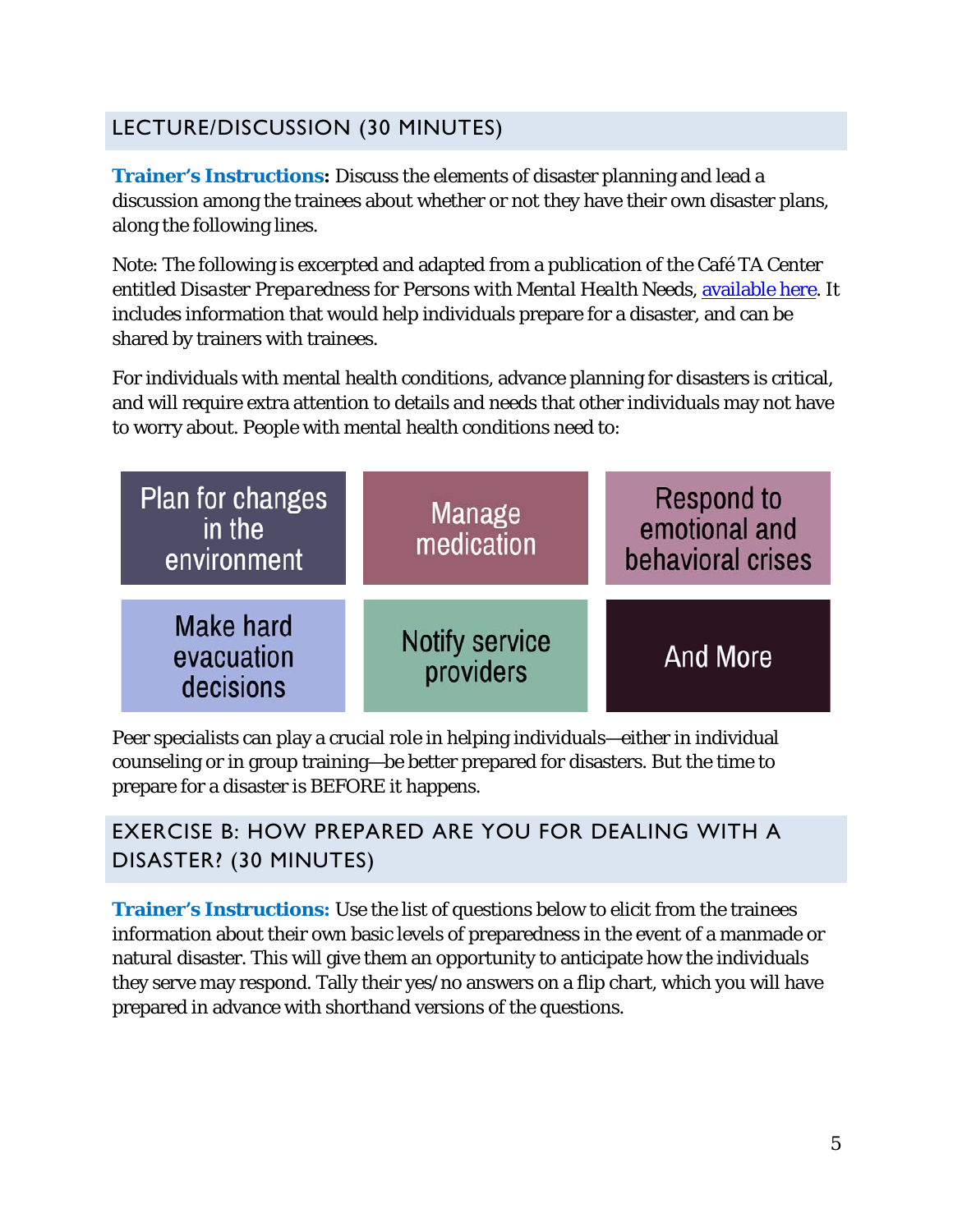#### **Your Mental Health Needs**

- Do you have a current care plan and list of medications (if any) from your physician?
- Do you have a completed emergency information form?
- Do you have a two-week supply of psychotropic medications (if you take such medication) and medical supplies?
- Do you have backup systems or plans for medical equipment that requires electricity?
- Have you discussed with your doctor the best place to be in the event of a disaster?
- Are your family and neighbors aware that you have mental health care needs?
- Do you have disaster plans for while you are at school, work, church, or other public place?

#### **Your Family and Others You Love**

- Do you have a disaster preparedness plan?
- Have you practiced the plan?
- Do you have a disaster supply kit?
- Have you designated and shared with friends and family a meeting place and central point of contact should you become separated during a disaster?
- Have you considered the impact of common disasters on you, your home, and your community?
- Have you become comfortable with pictures of emergency workers common to disaster scenes (such as workers in uniform, in fire suits, and workers wearing protective face gear) so you are able to recognize them when they come to assist your community?
- Have you made plans for your pets?

#### **Your Home**

- Have you checked your home for materials and items that might pose a hazard during a disaster? (Don't forget the outside!)
- Have you located and learned how to turn on and off utilities such as gas and electricity?
- Do you have working smoke and carbon monoxide detectors in your home?
- Does your home have necessary resources such as a water hose, fire extinguishers, generators, etc.?
- Have you developed a plan with your neighbors on how you will assist one another in case of a disaster?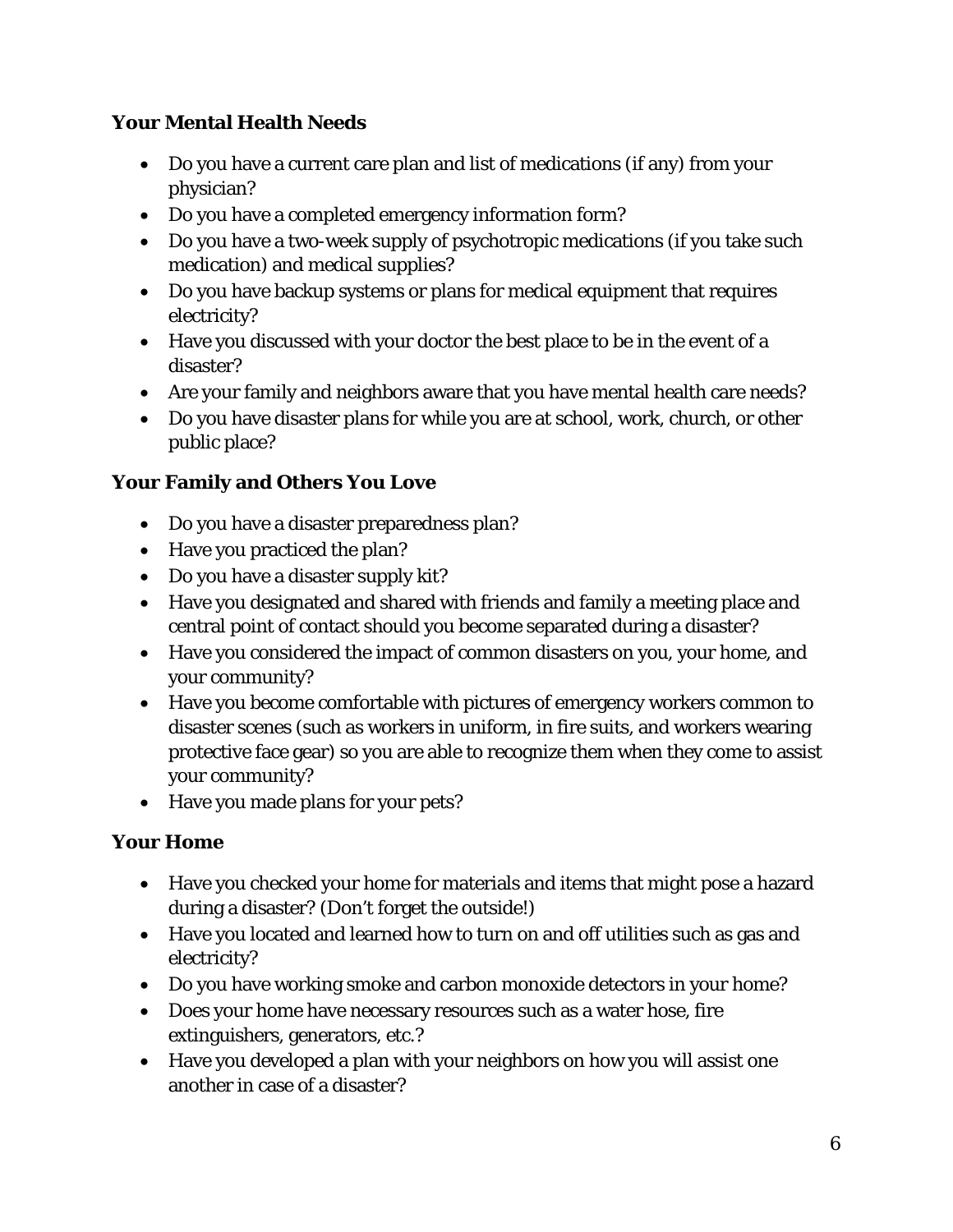**Trainer's Instructions:** In your discussion with the trainees, explore some of the reasons so few people with and without mental health conditions, including themselves, do not have a disaster preparedness plan that addresses these issues.

Then, discuss with trainees the best ways in which to introduce this topic to the people with whom they work, the importance of their role as a peer specialist in raising these issues, and the roles they believe they can play in developing effective disaster preparedness plans using the above list.

#### <span id="page-10-0"></span>EXERCISE C: A TEAM MEETING (30 MINUTES)

Planning and preparation are essential in helping individuals with psychiatric disabilities stay safe, have their needs met, and minimize the chaos and anxiety that often follow a disaster. One of the best ways to prepare for a disaster is to create a team that will help the people you serve plan for their safety.

**Trainer's Instructions:** Break the trainees up into teams of five people each, with one person assigned to play each of the following roles in the team meeting:

- a) The individual with a mental health condition
- b) A family member
- c) A mental health clinician
- d) A neighbor or friend
- e) The peer specialist who has called the meeting together and will chair the meeting

#### **Instruct the trainees to go over the following issues during the meeting:**

- Talk over why you need to prepare for disaster. Discuss the impact of disasters on your home and community and, in particular, explore how your mental health needs may require extra planning.
- Pick two places to meet in the event you are separated from your family or significant others. You might pick outside your home in case of a sudden emergency such as a fire. Or if you can't return home, you would pick someplace outside of your neighborhood. Everyone must know the address of the meeting place and how to contact one another. Decide the best evacuation routes from your home.
- Identify an out-of-state friend to be an outside contact since, after a disaster, it's often easier to call long distance than to make local calls. You will call this number and leave messages on how you are and where you will be staying. Your family, support team, or others can call this contact to find out where you are and if you are okay. The entire team should know your contact's phone number.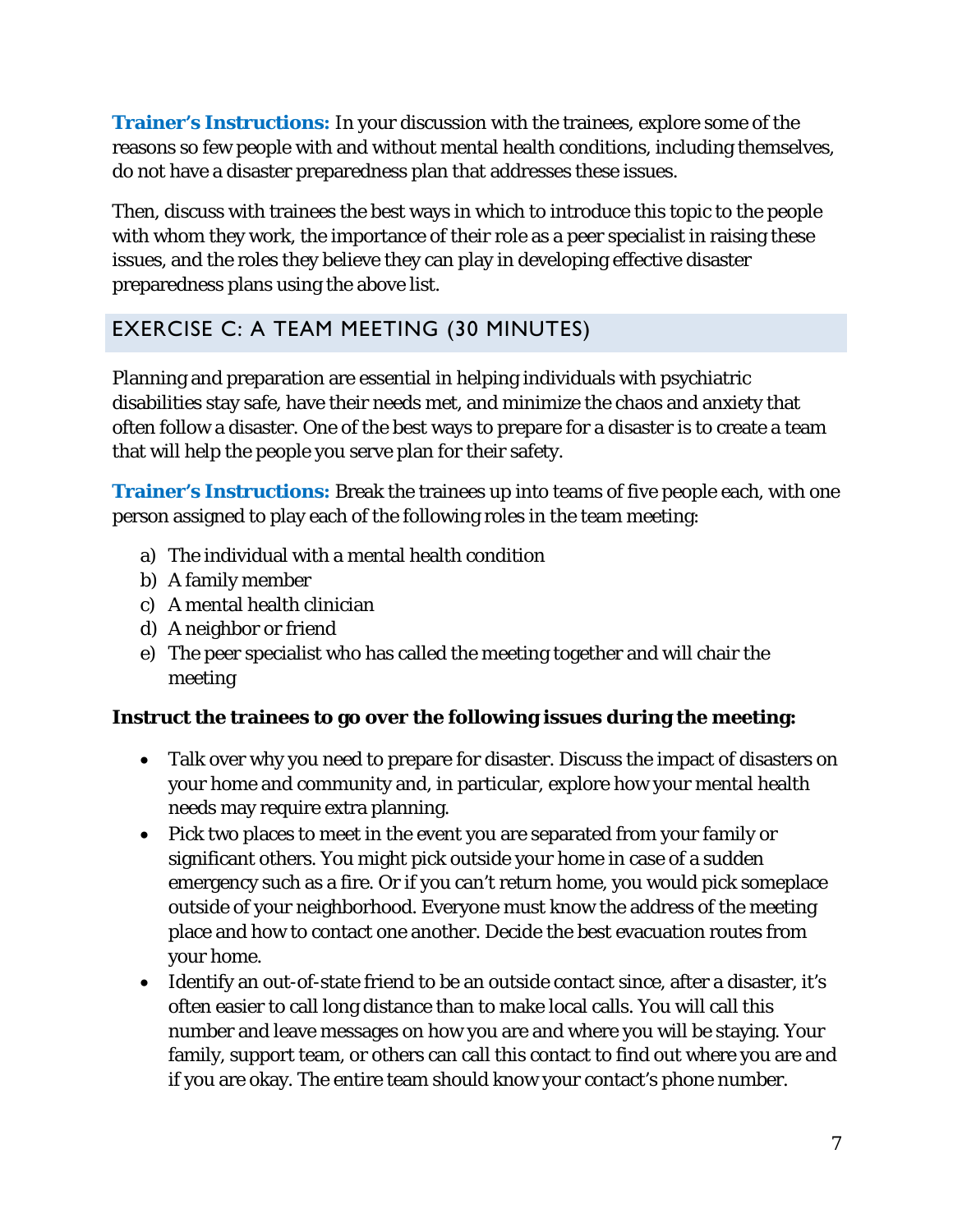- Discuss with the team what to do in case of an evacuation. What planning is needed to ensure that you can receive the emotional support you may need in case of an evacuation?
- What plans have you made for your pets?
- Where should you post emergency telephone numbers? These numbers should be posted by phones: fire, police, ambulance, hospital, doctor, poison control, etc.
- How can you be sure that everyone in your home knows how and when to call 9- 1-1 or your local Emergency Medical Services number for emergency help?
- Ensure that each adult person in the home knows how and when to turn off the water, gas, and electricity at the main switches.
- Can you invest in a weather and disaster radio that can be battery powered so you can monitor ongoing disaster situations and respond appropriately?

**Trainer's Instructions:** Following the team meetings, discuss in a large group setting how the meetings went:

- What issues were raised?
- What recommendations were easily adopted and which posed problems?
- What other issues need to be addressed in disaster planning plans?
- What roles can peer specialists play in this process?

#### <span id="page-11-0"></span>LUNCH (60 MINUTES)

#### <span id="page-11-1"></span>REVIEW (20 MINUTES)

**Trainer's Instructions:** Ask the group for their feedback thus far:

- What have they learned?
- What more would they like to know?
- Do they have questions about anything covered in the morning?

Then outline the activities for the afternoon.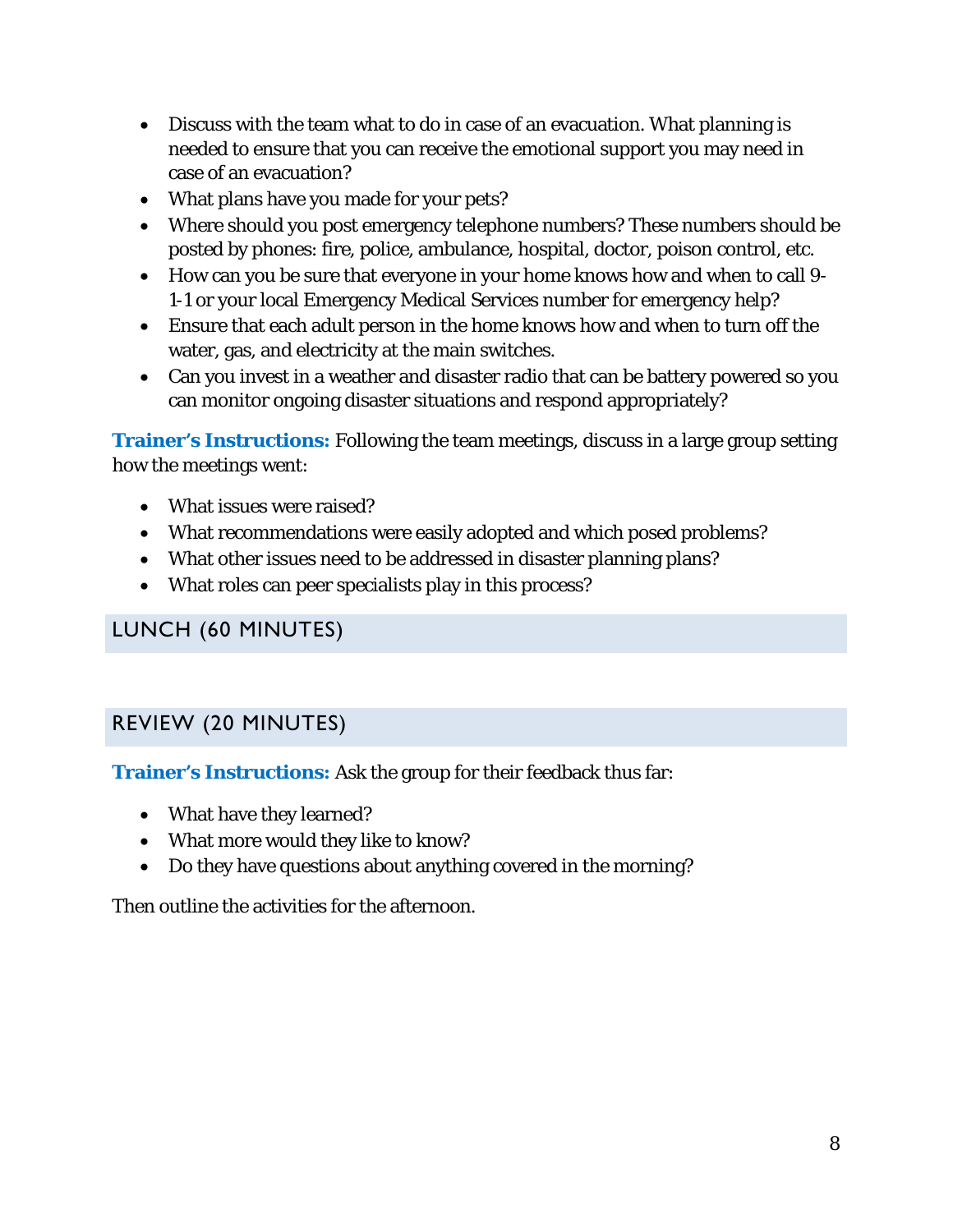## <span id="page-12-0"></span>**ADDITIONAL PLANNING**

#### <span id="page-12-1"></span>ADDITIONAL PLANNING: DISASTER SUPPLY KITS/EMERGENCY HEALTH CARDS (20 MINUTES)

**Trainer's Instructions:** Following the initial check-in with trainees, impress upon the trainees the importance of helping the individuals they support to develop both disaster supply kits and emergency health cards. This can be largely in a lecture/discussion format.



Note: The following suggestions for kits and cards are excerpted from *Focus on Disaster and Recovery, a Key Assistance Report* by the National Mental Health Consumers' SelfHelp Clearinghouse, [available here.](http://tinyurl.com/hs8tceb)

#### <span id="page-12-2"></span>DISASTER SUPPLY KIT

Everyone should have a disaster supply kit for their home, for evacuation, for their car, and possibly for work. Here are some items that could be included in a compact, lowcost emergency kit. Place the items—or at least the paperwork—in a waterproof container or airtight plastic bag:

- Copies of important documents, including *birth* and marriage *certificates*, *passports*, immunization records, bank account and insurance information, and *Social Security cards*.
	- o *Note: The Identity Theft Resource Center includes your Social Security card or Social Security number among five things you should not carry in your wallet. The list, which also includes your birth certificate and passport, is [available here.](http://www.idtheftcenter.org/Identity-Theft/5-things-you-should-never-carry-in-your-wallet.html) However, it makes an exception for emergencies, as follows: "General rule of thumb is to not carry your Social Security card in your day-to-day life. However, in an emergency we encourage*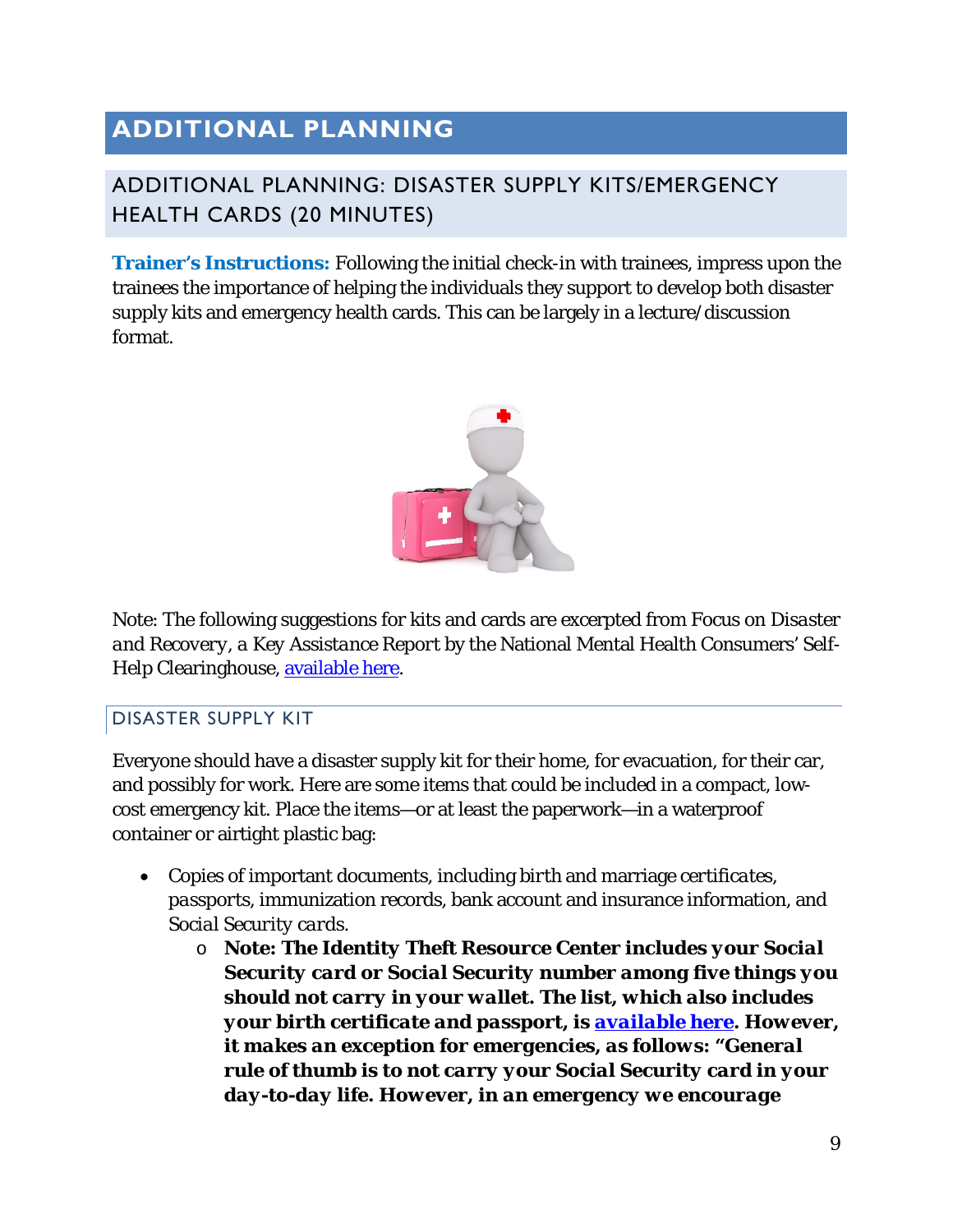#### *people to carry and secure their identifying documents and information—just like any other valuables—any time that disaster preparedness efforts are at hand." [Click here](http://www.idtheftcenter.org/home-column-2/use-of-your-social-security-number-in-an-emergency) for more information or visit [this website.](http://www.idtheftcenter.org/)*

- Bar or bottle of soap
- Map of city or town and state, which may be photocopied from a library book
- Contact information for emergency response and mental health agencies
- Bottle of rubbing alcohol
- Handful of cotton balls
- Adhesive bandages
- Bottled water: even a little is better than none
- Sealed pouches of food, often sold at dollar stores; or cans with easy-open tabs
- Toothbrush and travel-size tube of toothpaste
- At least three days' supply of medication (if people take medication).
- Inspirational and other interesting reading material

#### <span id="page-13-0"></span>CREATING AN EMERGENCY HEALTH INFORMATION CARD

First responders who find a person unconscious or incoherent are trained to look for an emergency health information card in places like purses, wallets, and pockets. The American Red Cross recommends also keeping copies of the card in emergency kits, in the car, in the workplace, and in emergency "go-bags." The card should be customized for each person to include all pertinent information. The American Red Cross recommends these basics:

- ON THE FRONT:
	- o Name
	- o Street address
	- o City, state, zip
	- o Home and work phone
	- o Birth date
	- o Blood type
	- o Social Security number
		- **Note: The Identity Theft Resource Center includes your Social Security card or Social Security number among five things you should not carry in your wallet. The list, which also includes your birth certificate and passport, is**  *[available here](http://www.idtheftcenter.org/Identity-Theft/5-things-you-should-never-carry-in-your-wallet.html)***. However, it makes an exception for emergencies, as follows: "General rule of thumb is to not carry your Social Security card in your day-to-day life.**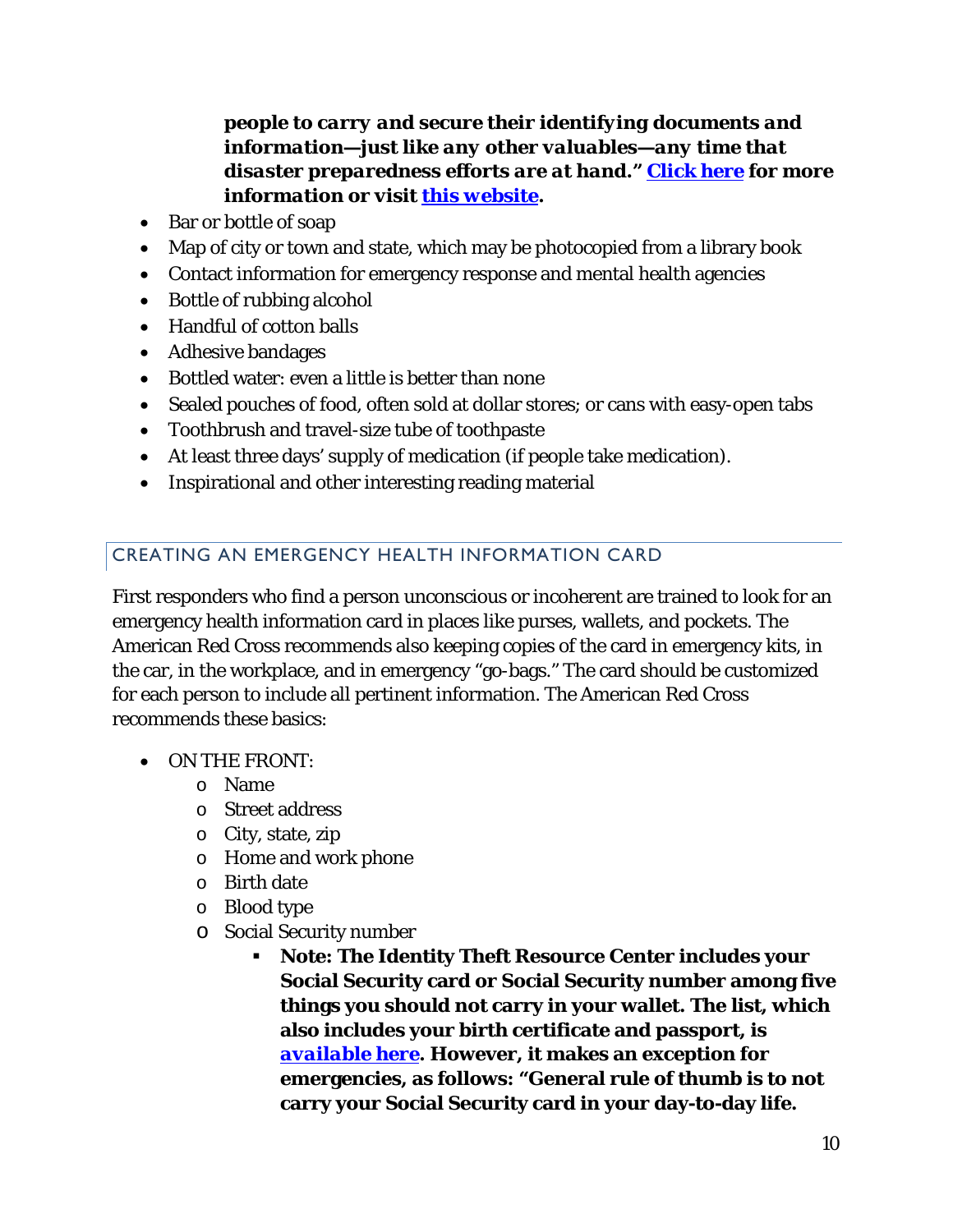**However, in an emergency we encourage people to carry and secure their identifying documents and information just like any other valuables—any time that disaster preparedness efforts are at hand."** *[Click here](http://www.idtheftcenter.org/home-column-2/use-of-your-social-security-number-in-an-emergency) for more information or visit [this website.](http://www.idtheftcenter.org/)*

- o Health insurance carrier and individual group number
- o Physician information
- ON THE BACK:
	- o Emergency contacts
	- o Health conditions, disability
	- o Medication information—if any—including names, dosages, times taken, and any special instructions
	- o Name, address, phone and fax numbers for the pharmacy that fills the prescriptions
	- o Allergies
	- o Immunization dates
	- o Languages understood/barriers to communication

## <span id="page-14-0"></span>**ADDITIONAL RESOURCES**

#### <span id="page-14-1"></span>ADDITIONAL RESOURCES (20 MINUTES)

**Trainer's Instructions:** There are three other roles that peer specialists can play in helping the people they serve, and the agencies that employ them, to be better prepared for disasters:

- 1. Ensuring that service delivery agencies are in touch with state and local authorities, both to receive information and to learn about responsive resources.
- 2. Making sure that both mental health provider agencies and individual service recipients know ahead of time whom they can contact for emotional support.
- 3. Conducting agency-sponsored community meetings in the aftermath of natural or manmade disasters.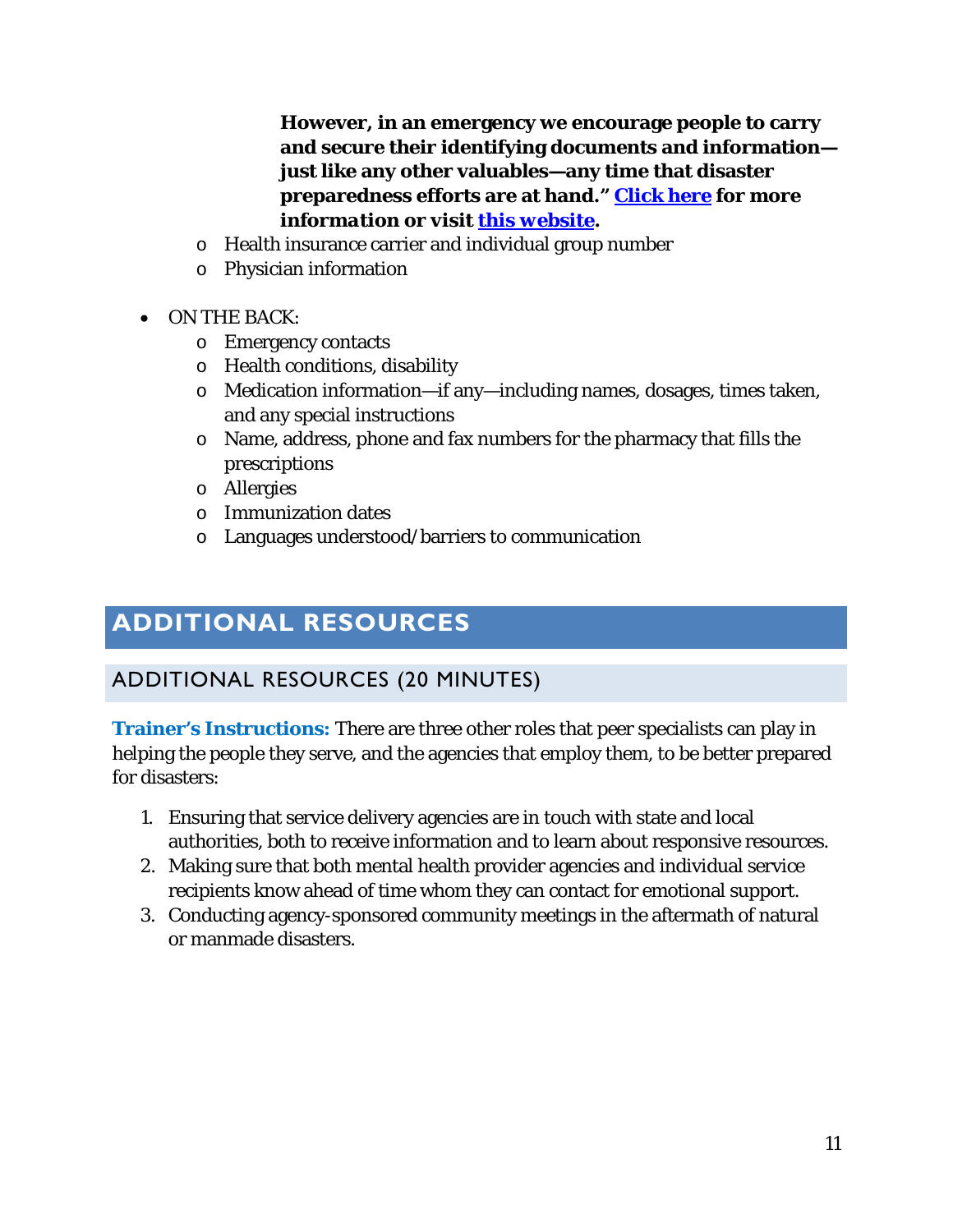#### <span id="page-15-0"></span>MAKING CONTACT WITH AUTHORITIES

(The following suggestions are excerpted from *Focus on Disaster and Recovery, a Key Assistance Report* by the National Mental Health Consumers' Self-Help Clearinghouse, [available here.](http://static1.1.sqspcdn.com/static/f/784909/16465228/1328645267110/KARDisasterRecovery.pdf?token=J1%2BppZq5bJR8KpyAt%2FbbP8Jv0gU%3D))

Disaster relief veteran and peer movement leader Kaye Rote of Oklahoma recommends assigning one person at a mental health provider agency who has responsibility to contact the following when disaster threatens or has occurred:

- 1. The state department of mental health
- 2. The U.S. Department of Homeland Security
- 3. Pharmacies and pharmaceutical companies for information on how people can access medications quickly
- 4. Private practice therapists to compile a list of those who will volunteer time
- 5. Mental health advocacy leaders, starting in state and branching out nationally

#### <span id="page-15-1"></span>FINDING EMOTIONAL/PSYCHIATRIC SUPPORT

The Substance Abuse and Mental Health Services Administration (SAMHSA) operates a national Disaster Distress Helpline dedicated to providing year-round immediate crisis counseling for people who are experiencing emotional distress related to any natural or human-caused disaster. This toll-free, multilingual, and confidential crisis support service is available to all residents in the United States and its territories. Stress, anxiety, and other depression-like symptoms are common reactions after a disaster. Call **1-800- 985-5990** or text **TalkWithUs to 66746** to connect with a trained crisis counselor. For more information visit [this website.](http://www.disasterdistress.samhsa.gov/)

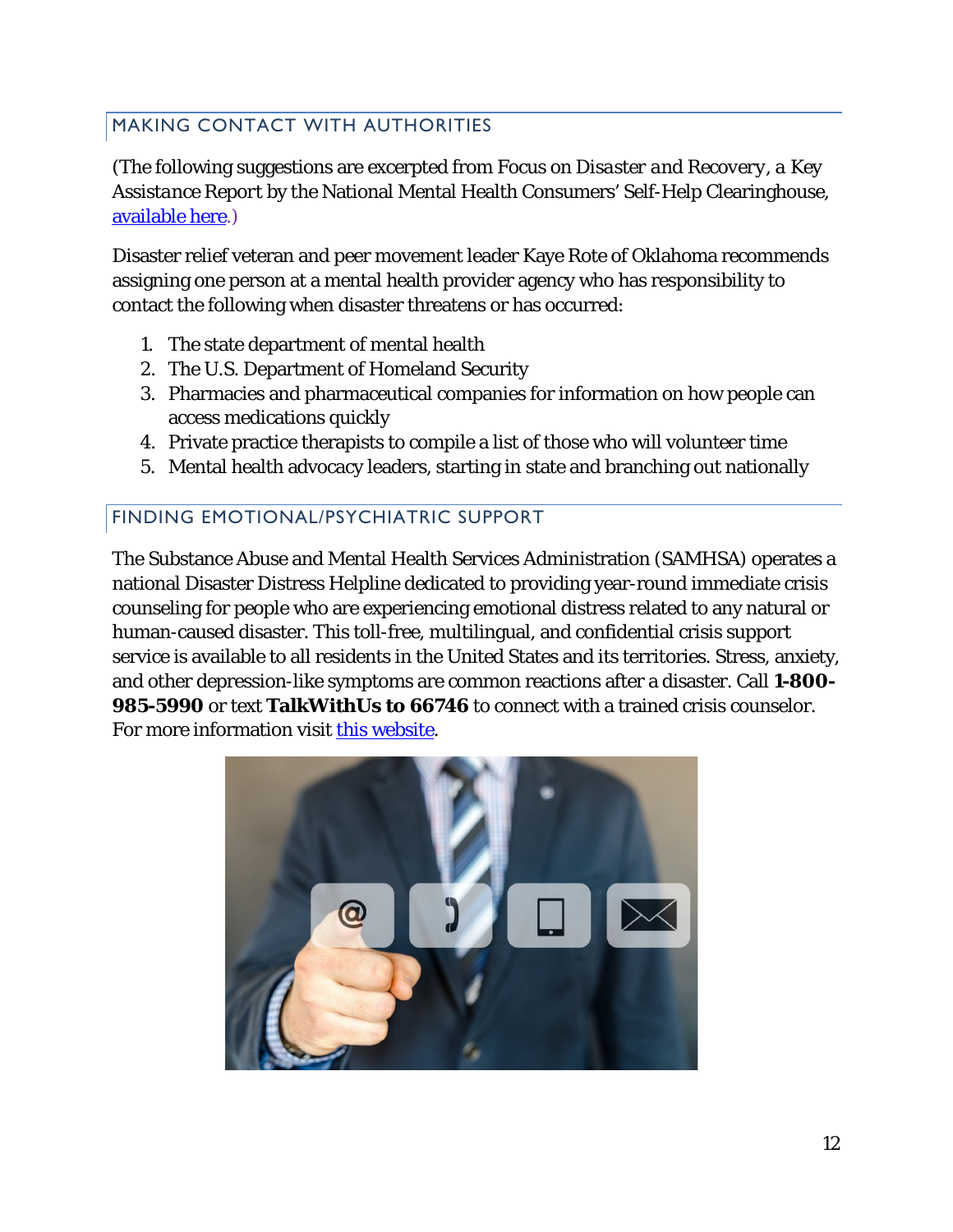#### <span id="page-16-0"></span>POST-DISASTER COMMUNITY MEETINGS

Peer specialists can play an important role in helping their agencies develop postdisaster community meetings. Community meetings attempt to promote community recovery following a disaster by performing two critical tasks:

- 1. Community members are first offered opportunities to fully acknowledge and discuss the impacts of the event.
- 2. Community members are given an opportunity to restore community equilibrium, including experiencing group loss, making meaning out of the event, and responding to the event in some positive way.

The approach for implementing the intervention is based on an empowerment orientation and the notion of "competent community," in which community members, rather than professionals, lead the intervention. Community meetings provide opportunities for mutual aid to occur among community members who come together in reaction to similar experiences or circumstances and to address collective grief, fear, sadness, sense of loss; and provide opportunities for healing and empowerment through community action.

More information on the usefulness of community meetings and the best ways to plan for them ahead of time can be found in a publication from the Disaster Community Support Network of Philadelphia, by Mark S. Salzer, Ph.D. To download the free manual, [click here.](http://tinyurl.com/gw3n6at)

#### <span id="page-16-1"></span>BREAK (15 MINUTES)

## <span id="page-16-2"></span>**WORKING WITH INDIVIDUALS: THE CHALLENGE OF DISASTER PREPAREDNESS PLANNING**

#### <span id="page-16-3"></span>ACITIVITY: PEER SPECIALISTS AND DISASTER PLANNING

**Trainer's Instructions:** Because much of the "disaster preparedness" work of peer specialists is likely to be done in one-to-one or small group settings with service recipients as the detailed work of individual disaster preparedness plans are developed, this final sequence for the training day provides an opportunity for trainees to practice how they can work effectively in these settings. It begins with a large group discussion both about the kinds of supports peer specialists themselves would expect to receive and the strengths they believe that their role as peer specialists brings to the situation. A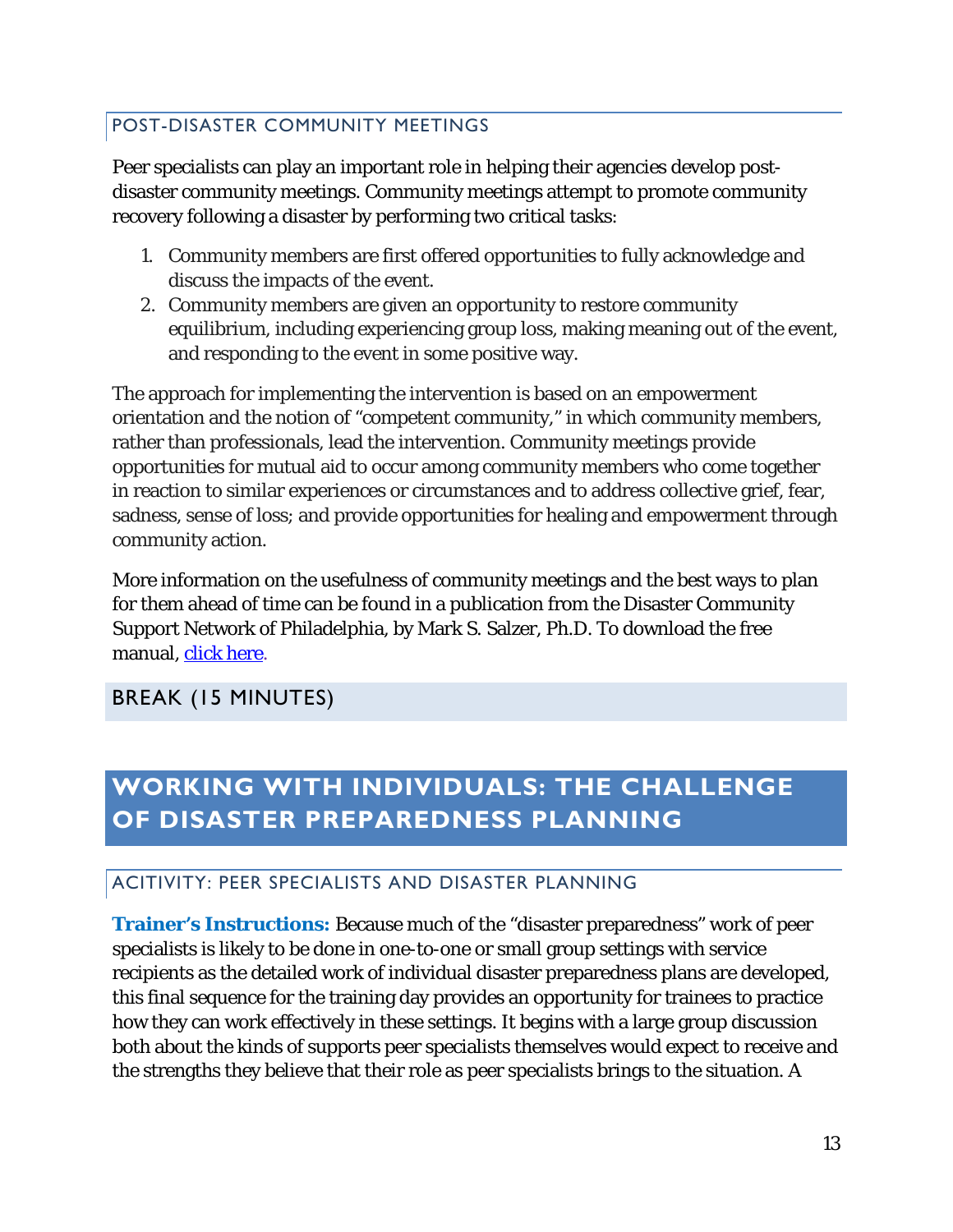role-play situation is then suggested, followed by a large group discussion to identify key learning points.

#### <span id="page-17-0"></span>PEER SPECIALISTS AND DISASTER PLANNING (20 MINUTES)

**Trainer's Instructions:** Lead a discussion among the trainees about how they would like to be helped in developing a disaster preparedness plan by another peer specialist:

- What are the qualities they would expect in their peer specialist?
- What are the issues they would expect to have discussed?

Jot these down on a whiteboard or flip chart: These will be qualities that may prove useful in the role-play exercise to follow.

Then, ask recipients to list the ways in which their status as current or past recipients of mental health services—their role as peer specialists—can be especially useful in addressing disaster preparedness issues.

In past training programs, peer specialists have often focused on a familiar set of characteristics. The following is excerpted and adapted from *The Power of a Peer Provider*, by Ike Powell, Director of Training, Appalachian Consulting Group, April 2013, [available here:](http://www.peerspecialist.org/Document_PS/The_Power_of_a_Peer_Provider_091114.pdf)

- 1. First, there is a sense of gratitude that is manifested in compassion and commitment.
- 2. Second, there is insight into the experience of internalized stigma.
- 3. Third, peer providers take away the "you do not know what it's like" excuse.
- 4. Fourth, they have had the experience of moving from hopelessness to hope.
- 5. Fifth, they are in a unique position to develop a relationship of trust with their peers.
- 6. Sixth, they have developed the gift of monitoring their [mental health condition] and managing their lives holistically, including both mind and body;

The trainer can urge the trainees to talk more about these and other characteristics inherent in their role as peer specialists to meet the challenge of working with service recipients to anticipate and plan for disasters.

## <span id="page-17-1"></span>EXERCISE D: A DISASTER-PLANNING ROLE PLAY (45 MINUTES)

**Trainer's Instructions**: For this exercise, the trainer will ask the trainees to break up into groups of three. A Disaster Preparedness Plan Outline (see Appendix A, below) should serve as the basis for plan development. One person in each group of three will: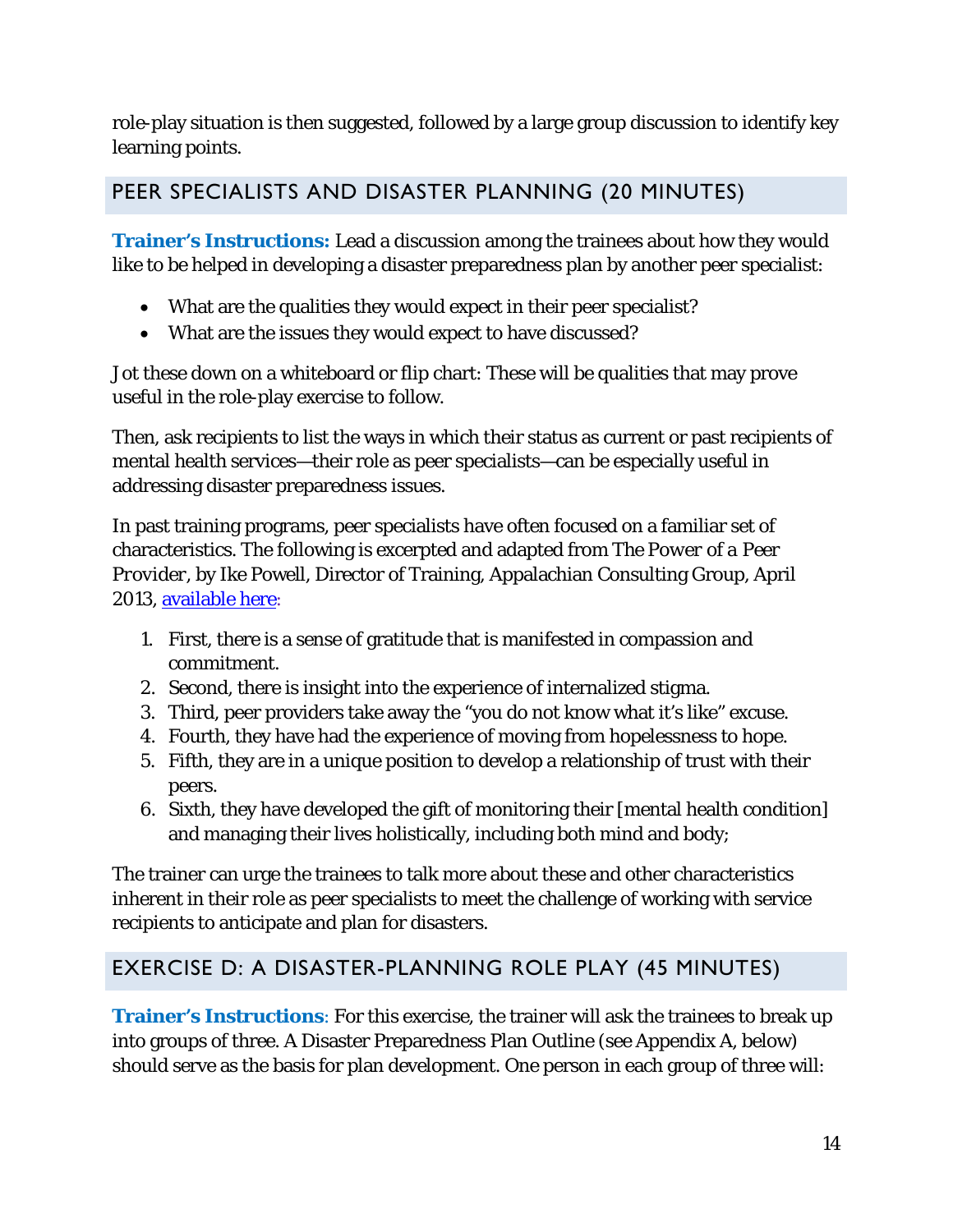- Play the role of the peer specialist, who has been asked to develop a disaster preparedness plan with one of the individuals to whom he or she provides support;
- Play the role of the peer to whom the peer specialist provides support, and who will be asked by the peer specialist to begin to develop a disaster preparedness plan;
- Play the role of the observer: watching and taking notes on (a) how the topic of disaster preparedness was raised, (b) how the peer responded, (c) what issues emerged, etc.

Each group of three should find a separate space. Then the Disaster Preparedness Planning Session should begin, using the Disaster Preparedness Plan template provided in Appendix A, with the observer taking notes on those aspects of the interaction that seem worthwhile to raise in the large group session to follow.

#### <span id="page-18-0"></span>ACTIVITY: LARGE GROUP REPORTS (20 MINUTES)

**Trainer's Instructions:** The trainer should draw the groups back into the large group setting for a discussion of the role plays. The trainer will first ask the individuals who played the role of service recipient for their responses. Then the trainer will ask the individuals who played the peer specialists for their responses. Finally, the trainers will ask the observers what they saw as key issues, effective or ineffective approaches, etc. The trainer should work with the group toward a consensus on how peer specialists can best work with service recipients around these sensitive issues.

## <span id="page-18-1"></span>**WHAT PEER SPECIALISTS NEED TO DO TO PRESERVE THEIR OWN EQUILIBRIUM IN A CRISIS/EMERGENCY SITUATION**

Just as flight attendants tell airline passengers that, if the oxygen masks come down, they should take care of their own oxygen needs before helping others, peer specialists need to take care of themselves so that they will have the internal resources to assist other people.

This is never more true than when disaster strikes. As an unknown author has written, ["Putting yourself first doesn't mean you don't care about others.](https://tinyurl.com/y9yowes7) It means you're smart enough to know you can't help others if you don't help yourself first." Terrence des Pres, in his book about the Holocaust*—The Survivor: An Anatomy of Life in the Death Camps—*quotes a Jewish doctor who had not only saved her own life but had saved the lives of many others as well. When he asked her how she did it, she replied, "How did I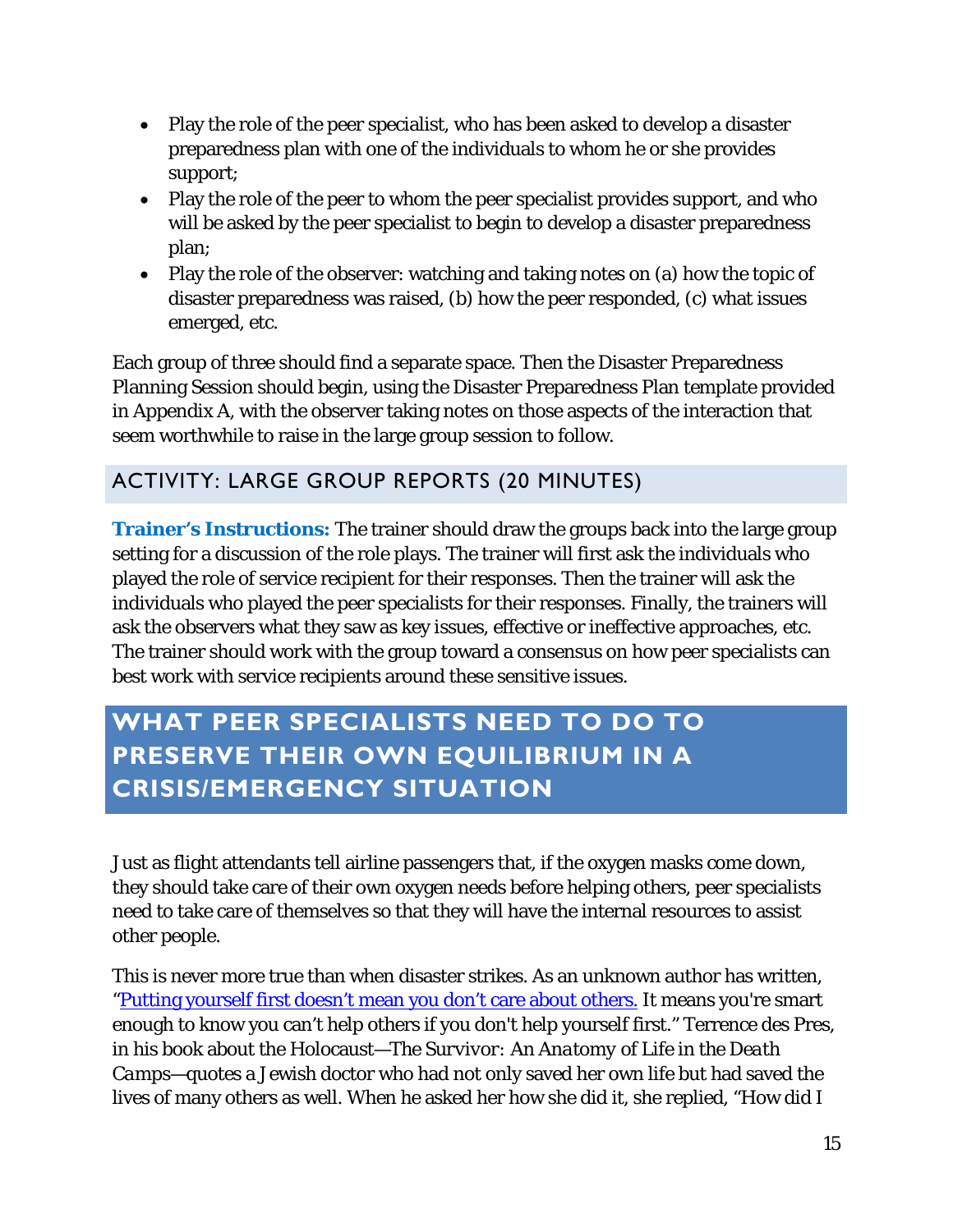keep alive in Auschwitz? My principle is: myself first, second and third. Then nothing. Then myself again—and then all the others." The author adds, "Hardly anybody else in the camp did as much for [the Jews] and saved so many lives as she did."

#### <span id="page-19-0"></span>EXERCISE E: TRIGGERS (30 MINUTES)

Note: This exercise is adapted from the *Certified Peer Specialist Training Handbook* of the Institute for Recovery and Community Integration of the Mental Health Association of Southeastern Pennsylvania, ©2004. (This manual has since been updated.)

**Trainer's Instructions:** The trainer may lead the participants in a discussion of triggers: external events or circumstances that may make someone feel as if they are getting ill. The trainer may ask the participants to write down events or circumstances that have made them feel bad in the past. Examples may be:

- Problems at work
- Difficult relationships with co-workers
- Financial benefits being questioned or denied
- Doing work that is very difficult
- The anniversary of a loss or trauma
- Traumatic news
- Being very over-tired
- Family friction
- Other sources of stress

Next, the trainer will ask the participants to develop a Triggers Action Plan that would keep them from feeling worse if a triggering event occurs. Sample plan:

If any of my triggers come up, I will:

- Make sure I do everything on my daily maintenance list.
- If the trigger is work related, talk to my vocational counselor or employer.
- Focus on tasks that are easy for me to do well.
- Get one thing done that I know I can do well.
- Do a reality check.
- Talk to a support person.
- Write in my journal.
- Get some vigorous exercise.
- Do a focusing exercise.
- Peer counsel with a friend.
- Play my guitar for an hour.
- Do some deep breathing exercises or a relaxation exercise.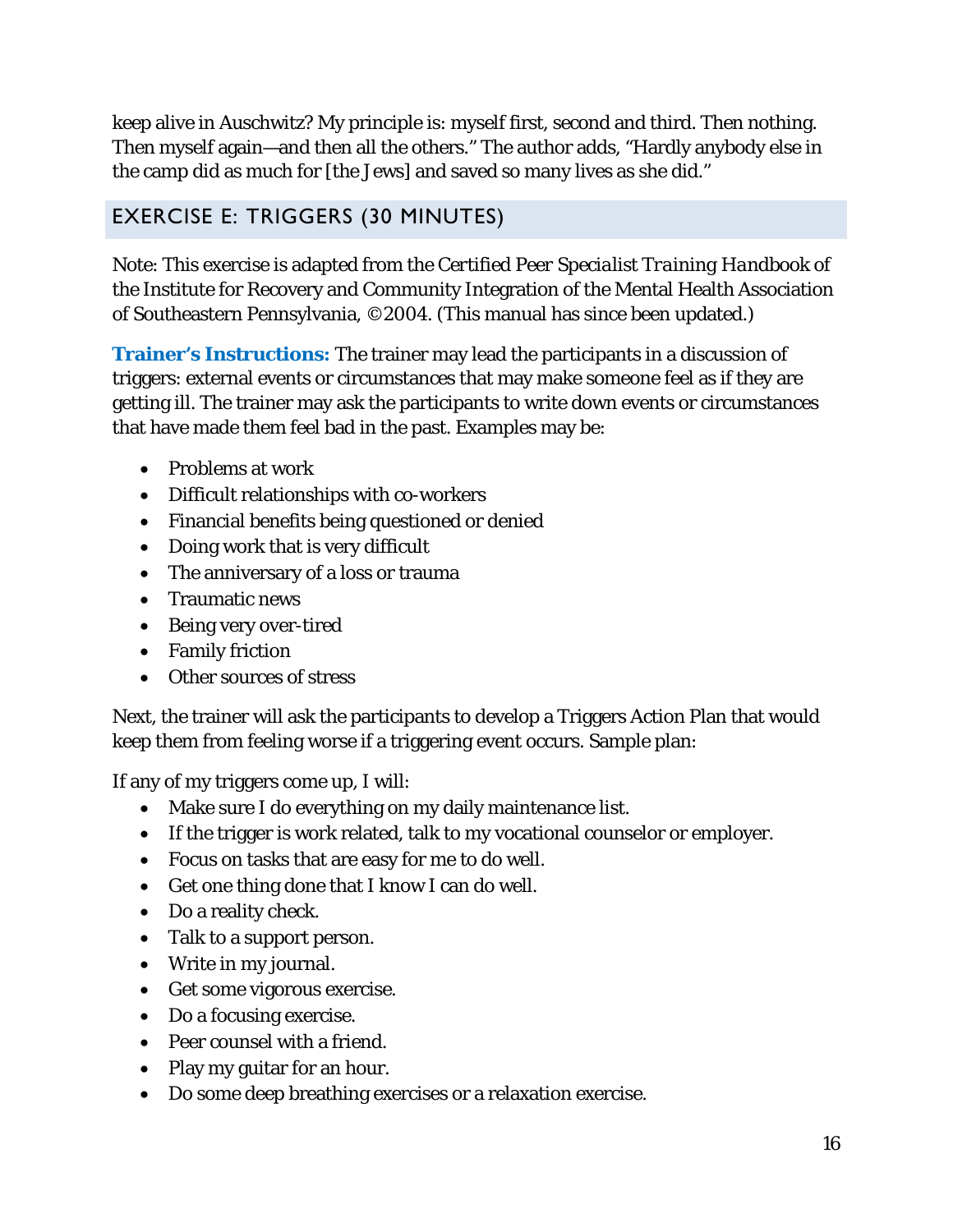A helpful tool is a WRAP (Wellness Recovery Action Plan). More information is [available here.](https://copelandcenter.com/wellness-recovery-action-plan-wrap)

In addition, a training called *Walking the Tightrope Between Helping Others & Maintaining Your Own Wellness,* created by a certified peer specialist and a psychologist, provides a lot of useful information. It is part of the New England MIRECC (Mental Illness Research, Education and Clinical Centers) Peer Education Center Continuing Education Series. It is [available here.](http://www.mirecc.va.gov/visn1/docs/products/Peer_Support_Provider_Self-Care_Presentation.pdf) Here is an excerpt:

#### **Cognitive Strategies**

- Ask yourself, "Would the world fall apart if I step away from my work for a day or a week?"
- Challenge assumptions that stigmatize or devalue caregivers who acknowledge current or past experiences of distress, impairment, or personal pain in their lives.
- Think about the notion that if you never say, "No," then what is your "Yes" worth?
- Develop reasonable and realistic expectations about your workload, responsibilities, and capabilities.
- Assess your motivations for being a peer support provider. If you give to get, you will be disappointed.
- Develop realistic expectations about the rewards and limitations of being a peer support provider.

#### **Psychological/Emotional Strategies**

- Set and keep healthy boundaries with others.
- Do not blame others.
- Do not make any big decisions when you are feeling stressed.
- Make and maintain professional connections that include opportunities to discuss the specific nature and stresses of your work. Model openness in these discussions with colleagues.
- Seek supervision and consultation on a regular basis from colleagues.
- Identify sources of support for your work and use them.
- Spend plenty of quiet time alone for meditating, reflecting, and reconnecting with a spiritual source.
- Have at least one focused, meaningful conversation every day with family or friends.

**Post-training Exercise:** Take the "Caregiver Self-Care Assessment" on pages 11-13 of *Walking the Tightrope* (see above): *click here.*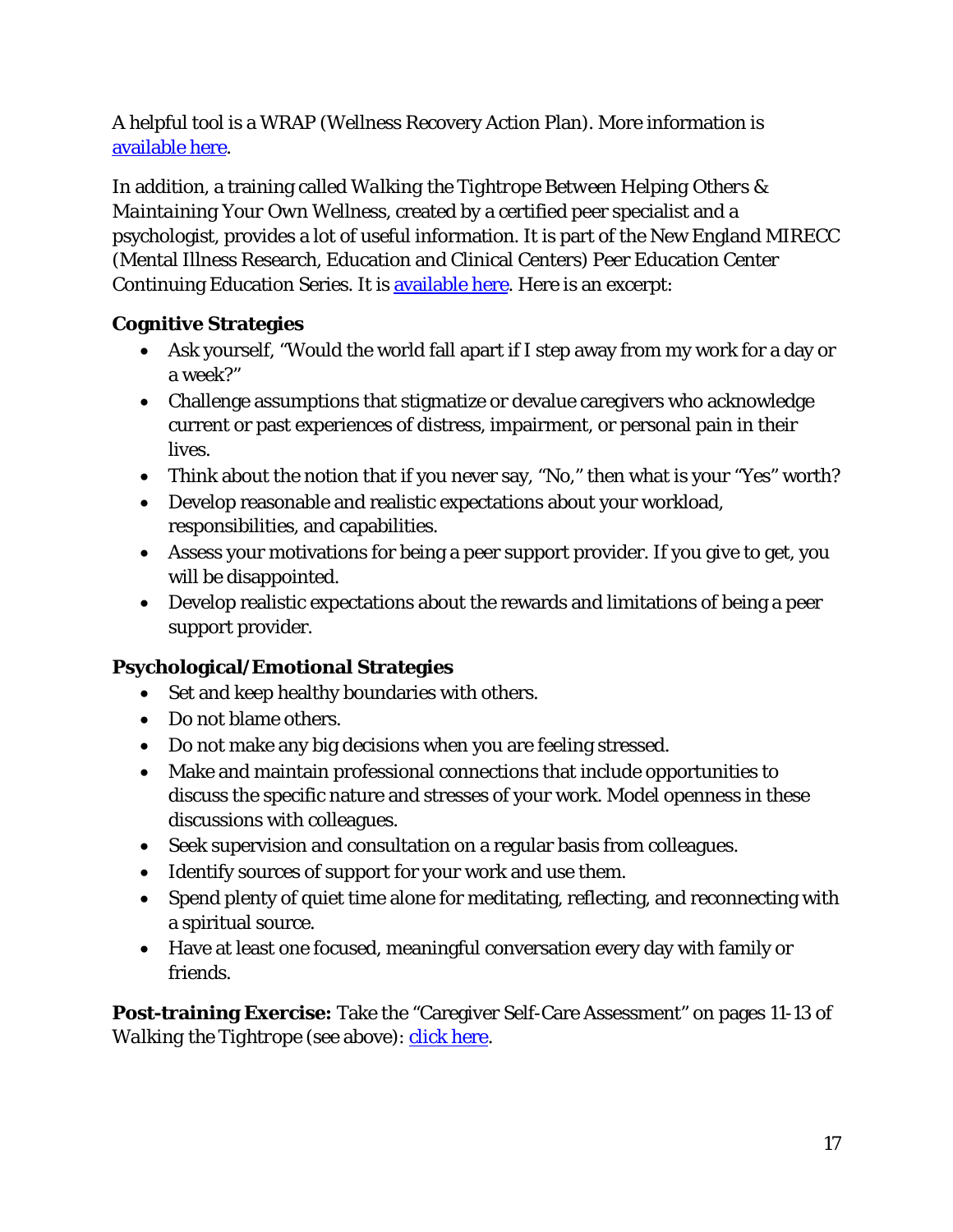#### <span id="page-21-0"></span>CLOSING SESSION (15 MINUTES)

**Trainer's Instructions:** This final session provides an opportunity for the trainer to receive some additional feedback with regard to the usefulness of the day from the perspective of the trainees, as well as to ask for suggestions that can inform further training in this area. In addition, the trainer should also lead a discussion with the trainees about how they plan to use the training to work with service recipients around the development of a disaster preparedness training plan for each individual.

### <span id="page-21-1"></span>**RESOURCES**

- American Red Cross. "Disaster Mental Health Handbook": [click here.](https://tinyurl.com/y7phefqv)
- Café TA Center. "Disaster Preparedness for Persons with Mental Health Needs": [click here.](http://cafetacenter.net/wp-content/uploads/2012/02/Disaster-Preparedness-White-Paper-final.pdf)
- Cambridge University Press. "Variations in Disaster Preparedness by Mental Health, Perceived General Health, and Disability Status": [click here.](http://tinyurl.com/hffvd3p)
- Des Pres, Terrence. *The Survivor: An Anatomy of Life in the Death Camps*: *click* [here](https://www.amazon.com/Survivor-Anatomy-Life-Death-Camps/dp/0195027035)*.*
- "Disaster Mental Health: A Critical Response, A Training Curriculum for Mental Health and Spiritual Care Professionals in Healthcare Settings": [click here.](https://www.urmc.rochester.edu/MediaLibraries/URMCMedia/flrtc/preparedness-response-tools/documents/H_DMH_Part_Manual.pdf)
- Frankl, Viktor. *Man's Search for Meaning*: *click here.*
- Galea, S., et al. 2003. "Trends of probable post-traumatic stress disorder in New York City after the September 11 terrorist attacks": [click here.](https://www.ncbi.nlm.nih.gov/pubmed/12965877)
- International Association of Peer Supporters (iNAPS). "Recovery to Practice Curriculum Outline: Final Draft": [click here.](http://www.naops.org/sitebuildercontent/sitebuilderfiles/rtp_outline_final_draft.pdf)
- National Biodefense Science Board Disaster Mental Health Subcommittee. "Integration of Mental and Behavioral Health in Federal Disaster Preparedness, Response, and Recovery: Assessment and Recommendations": [click here.](https://www.phe.gov/Preparedness/legal/boards/nprsb/meetings/Documents/dmhreport1010.pdf)
- National Coalition for Mental Health Recovery. "Peer Support: Why It Works": [click here.](https://www.ncmhr.org/downloads/References-on-why-peer-support-works-4.16.2014.pdf)
- National Empowerment Center. "From Relief to Recovery: Peer Support by Consumers Relieves the Traumas of Disasters and Facilitates Recovery from Mental Illness": [click here.](https://www.power2u.org/downloads/From%20Relief%20to%20Recovery.pdf)
- National Mental Health Consumers' Self-Help Clearinghouse. "Focus on Disaster and Recovery": [click here.](http://tinyurl.com/hs8tceb)
- New England Journal of Medicine. "Moving Mental Health into the Disaster Preparedness Spotlight": [click here.](http://www.nejm.org/doi/full/10.1056/NEJMp1008304#t=article)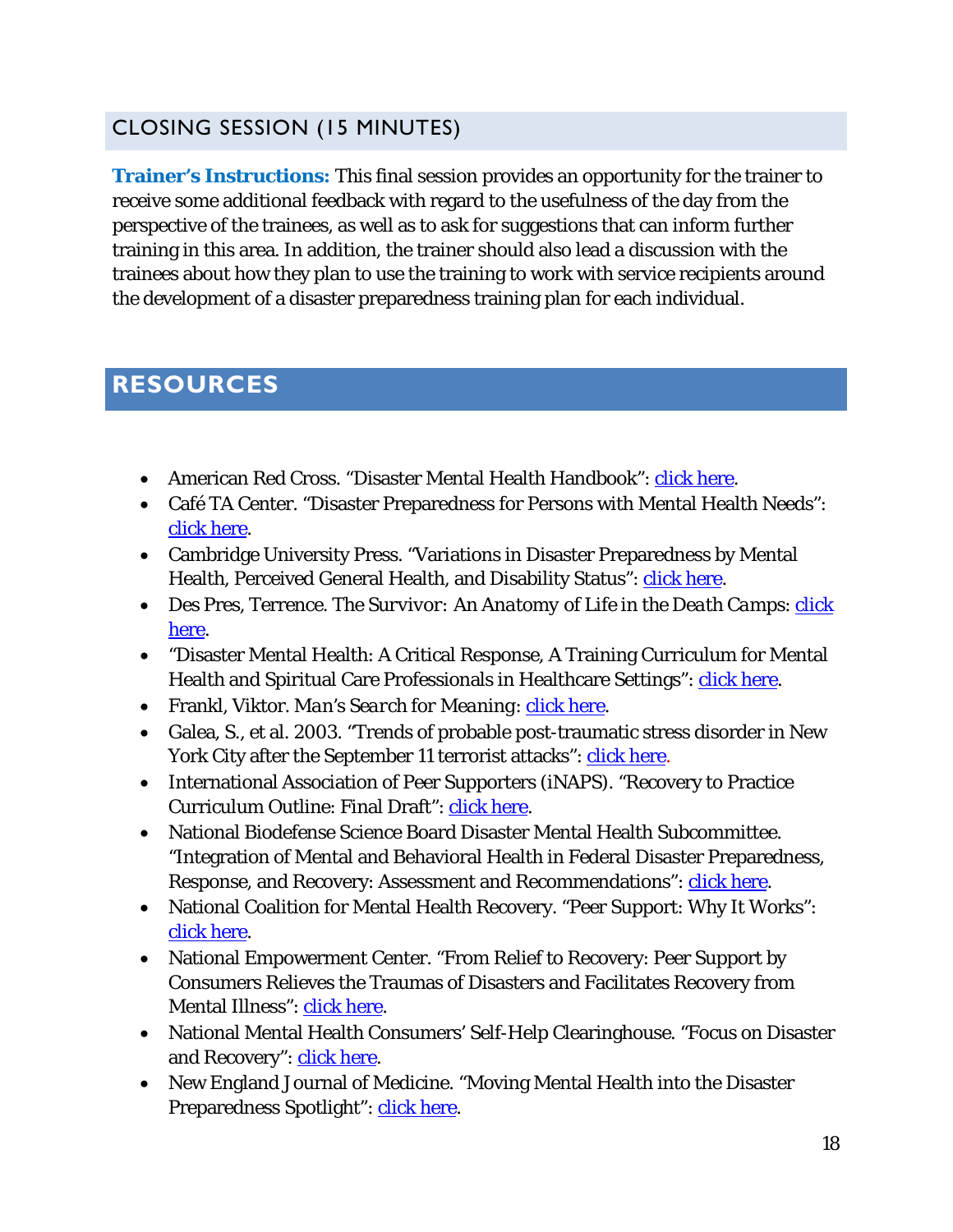- New England MIRECC (Mental Illness Research, Education and Clinical Centers) Peer Education Center Continuing Education Series: "Walking the Tightrope Between Helping Others & Maintaining Your Own Wellness": [click here.](http://www.mirecc.va.gov/visn1/docs/products/Peer_Support_Provider_Self-Care_Presentation.pdf)
- Norris, FH; Friedman, MJ; Watson, PJ. "60,000 disaster victims speak: Part I. An empirical review of the empirical literature, 1981-2001": [click here.](https://www.ncbi.nlm.nih.gov/pubmed/12405079)
- Norris, FH; Friedman, MJ; Watson, PJ. "60,000 disaster victims speak: Part II. Summary and implications of the disaster mental health research": [click here.](https://www.ncbi.nlm.nih.gov/pubmed/12405080)
- Powell, I. "The Power of a Peer Provider." Appalachian Consulting Group, April 2013: *click here.*
- PTSD: National Center for PTSD, U.S. Department of Veterans Affairs. "Mental Health Effects Following Disaster: Risk and Resilience Factors": [click here.](http://www.ptsd.va.gov/professional/treatment/early/mental-health-following-disasters.asp)
- Ready.gov. "Basic Disaster Supplies Kit": [click here.](https://www.ready.gov/kit?gclid=CKzfufWz6NECFZBWDQodFMgIjw)
- Salzer, Mark S., Ph.D., "Disaster Community Support Network of Philadelphia, a program of the Mental Health Association of Southeastern Pennsylvania": [click](http://tinyurl.com/gw3n6at)  [here.](http://tinyurl.com/gw3n6at)
- Society for Community Research and Action Task Force for Disaster, Community Readiness and Recovery. "How to Help Your Community Recover from Disaster: A Manual for Planning and Action": *click here.*
- Substance Abuse and Mental Health Services Administration. "Building Bridges: Mental Health Consumers and Representatives of the Disaster Response Community in Dialogue": [click here.](https://store.samhsa.gov/shin/content/SMA07-4250/SMA07-4250.pdf)
- Substance Abuse and Mental Health Services Administration. Disaster Distress Helpline: [click here.](https://www.samhsa.gov/find-help/disaster-distress-helpline)
- Substance Abuse and Mental Health Services Administration. "Disaster Preparedness, Response and Recovery": [click here.](https://www.samhsa.gov/disaster-preparedness)
- Substance Abuse and Mental Health Services Administration. "A Mental Health Response to Disaster" Webinar Slides: [click here.](https://nasmhpd.adobeconnect.com/p5z7w3updxl/?launcher=false&fcsContent=true&pbMode=normal) Recording: click here.
- Temple University Collaborative on Community Inclusion. "Advanced SelfAdvocacy Plan": [click here](http://tucollaborative.org/sdm_downloads/advanced-self-advocacy-plan-a-guidebook/) for a planning document and click here for a guidebook.
- University of Rochester. "Disaster Mental Health: A Critical Response, A Training Curriculum for Mental Health and Spiritual Care Professionals in Healthcare Settings": click here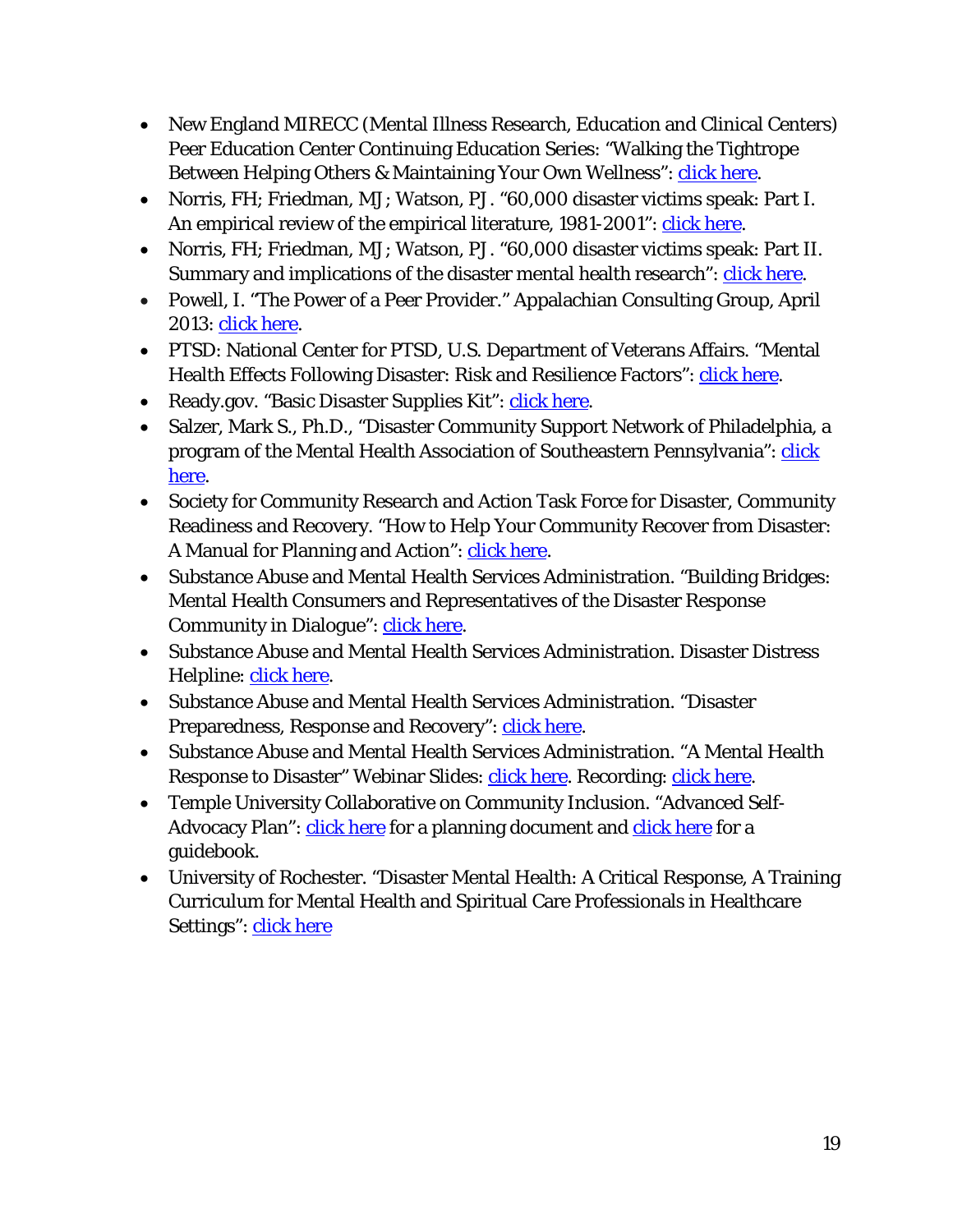## <span id="page-23-0"></span>**APPENDICES**

#### <span id="page-23-1"></span>APPENDIX A: DISASTER PREPAREDNESS PLAN TEMPLATE (FOR USE IN EXERCISE D)

*(This plan was adapted from* Disaster Preparedness for Persons with Mental Health Needs*, created by the Café TA Center, [available here](http://cafetacenter.net/wp-content/uploads/2012/02/Disaster-Preparedness-White-Paper-final.pdf) and in Resources.)*

#### **Mental Health Needs**

Do you have a current care plan and list of medications (if any) from your physician? If so:

- What medications will you need? How many of each? For what duration?
- What is the number you will call to reach your physician for assistance?
- Whom will you turn to for counseling?

Do you have a completed emergency information form? If so, let's go over it together. If not, please create one now.

**NOTE: For the purpose of this exercise, please do not include any information that is highly personal, such as birth date, Social Security number, and any other such information that you do not feel comfortable including. This template is provided as a guide to the information that someone's emergency information form should include. Please note that the Identity Theft Resource Center includes your Social Security number, birth certificate, and passport among five things you should not carry in your wallet. But it makes an exception for emergencies. For the list and explanations, [click here.](https://tinyurl.com/ya8qw77p) For the emergency exceptions, [click here](https://tinyurl.com/ydggqn7e) or [visit](https://www.idtheftcenter.org/)  [this website.](https://www.idtheftcenter.org/)**

It should include:

- ON THE FRONT:
	- o Name
	- o Street address
	- o City, state, zip
	- o Home and work phone
	- o Birth date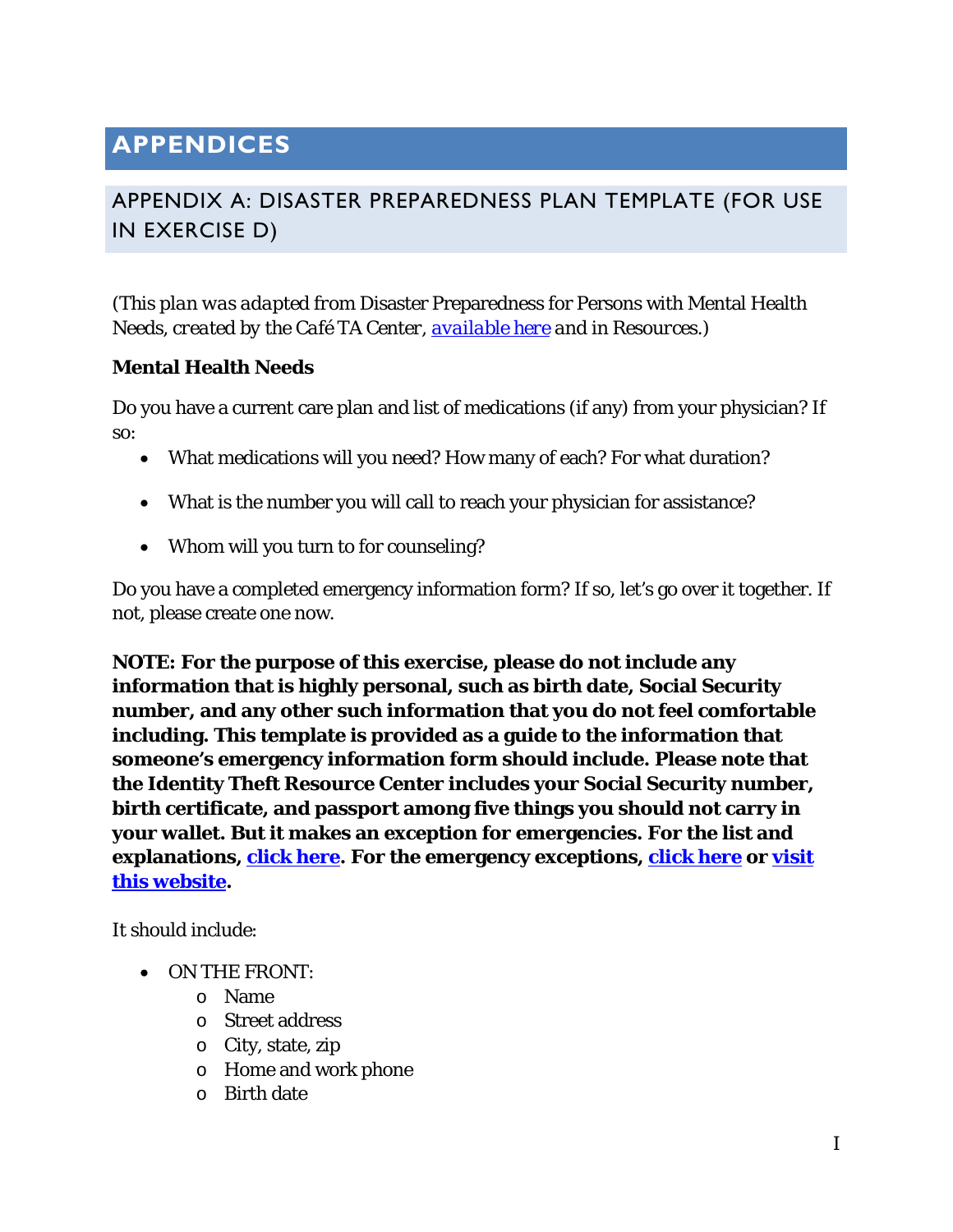- o Blood type
- o Social Security number
	- **Note: The Identity Theft Resource Center includes your Social Security card or Social Security number among five things you should not carry in your wallet. The list, which also includes your birth certificate and passport, is**  *[available here](http://www.idtheftcenter.org/Identity-Theft/5-things-you-should-never-carry-in-your-wallet.html)***. However, it makes an exception for emergencies, as follows: "General rule of thumb is to not carry your Social Security card in your day-to-day life. However, in an emergency we encourage people to carry and secure their identifying documents and information just like any other valuables—any time that disaster preparedness efforts are at hand."** *[Click here](http://www.idtheftcenter.org/home-column-2/use-of-your-social-security-number-in-an-emergency) for more information or visit [this website.](http://www.idtheftcenter.org/)*
- o Health insurance carrier and individual group number
- o Physician information
- ON THE BACK:
	- o Emergency contacts
	- o Health conditions, disability
	- o Medication information—if any—including names, dosages, times taken, and any special instructions
	- o Name, address, phone and fax numbers for the pharmacy that fills the prescriptions
	- o Allergies
	- o Immunization dates
	- o Languages understood/barriers to communication
- 1. Do you have backup systems or plans for medical equipment (if any) that require electricity? If so, please describe your systems and plans. If not, please create such plans:
	- a. Do you have a generator? If not, where will you go if you need electricity?
	- b. Have you arranged in advance for that place to allow you to use their resources?
	- c. What will you do if their electricity is out as well?
- 2. Have you determined the best place to be in the event of a disaster?
	- a. If so, what would be the best place for you?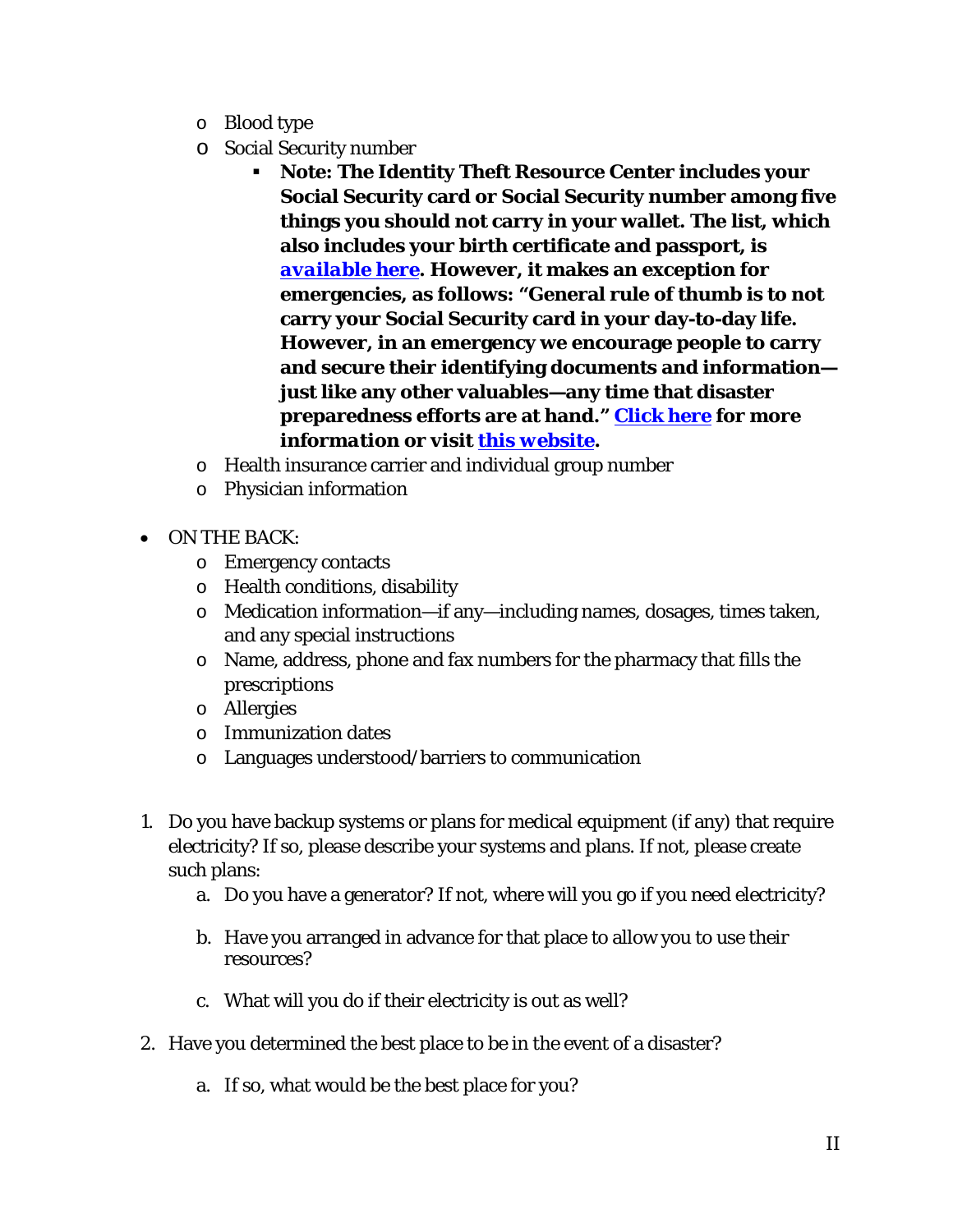- b. If not, where do you think that place would be?
- 3. Are your family and neighbors aware that you have mental health care needs?
- 4. Do you have disaster plans for while you're at:
	- a. School?
	- b. Work?
	- c. Church?
	- d. Other public place?

If so, please describe these plans. If not, please create such plans.

#### **Your Family and Others You Love**

- 1. Do you have a disaster plan that involves your family and others who are close to you?
	- a. If so, what does it consist of? If not, can you create one?
	- b. Family Member/Household Contact Info: Name/Home Phone/Cell Phone/Email
- 2. If you have such a plan, have you practiced it? How did it work out?
- 3. Do you have a disaster supply kit?
	- a. If so, what does it consist of?
	- b. If not, what would you put in it?
- 4. Have you designated and shared with friends and family a meeting place and central point of contact should you become separated during a disaster?
	- a. If so, where is the meeting place and who is the central point of contact?
	- b. If not, please decide on a meeting place and central point of contact. In the latter instance, please make sure the contact is aware of his/her designation.
- 5. Have you considered the impact of common disasters on you, your home, and your community?
- 6. Have you made plans for your pets?
	- a. If so, what are your plans?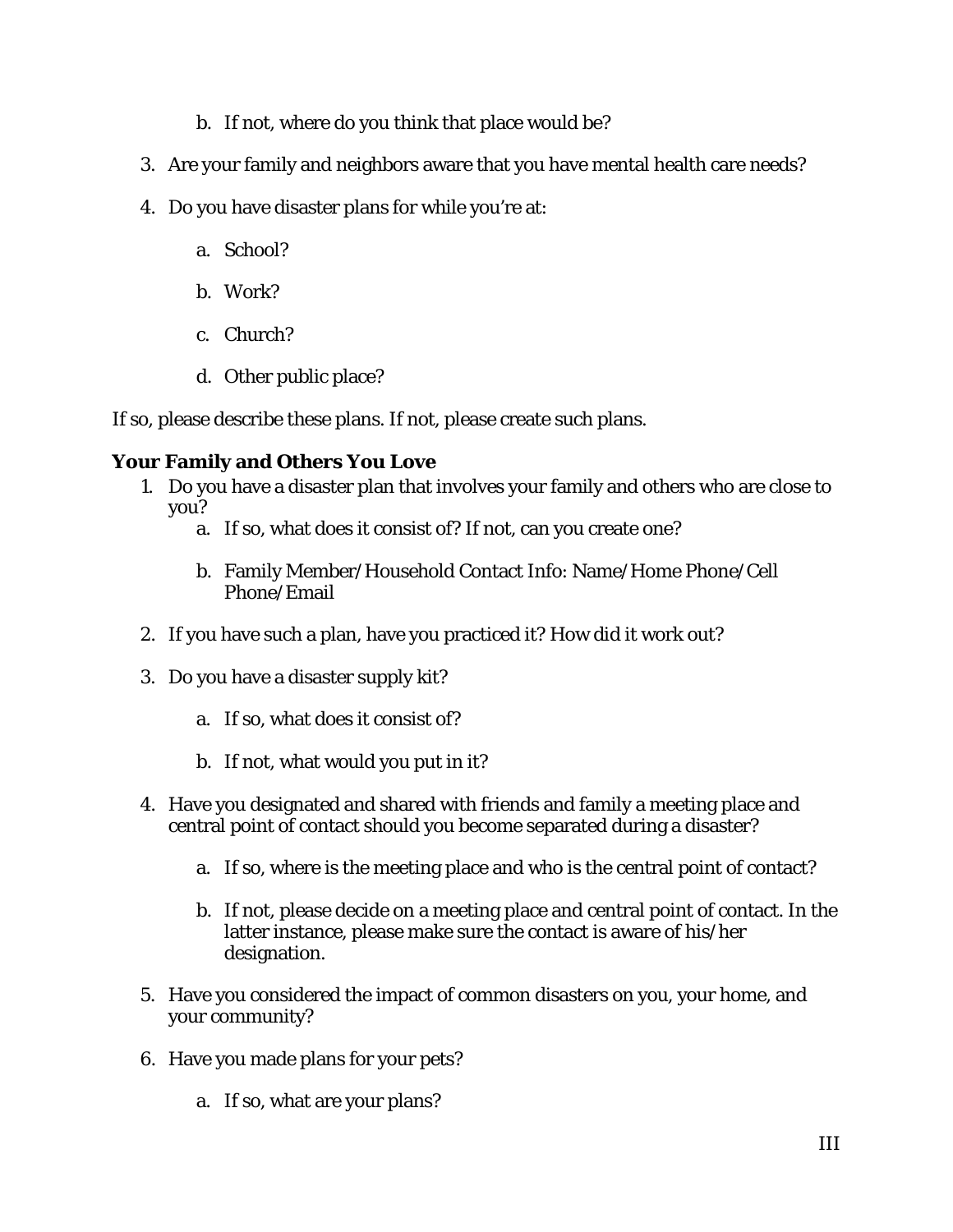b. If not, please create plans to cover each of your pets. Pets' Names/Type/Color/Registration # (if they are registered)

#### **Your Home**

- 1. Have you checked your home for materials and items that might pose a hazard during a disaster? (Don't forget the outside!) Describe such materials and items and your plans for neutralizing the danger they might pose.
- 2. Have you located and learned how to turn on and off utilities such as gas and electricity? If not, please make it a priority to locate your utilities and learn how to turn them on and off.
- 3. Do you have working smoke and carbon monoxide detectors in your home? (If not, please acquire this equipment at your earliest convenience.)
- 4. Does your home have necessary resources such as fire extinguishers? If you do not have a fire extinguisher, how do you plan to acquire one?
- 5. Have you developed a plan with your neighbors on how you will assist one another in case of a disaster?
	- a. If so, please describe the plan. If not, please contact your neighbors to develop a plan. What would it consist of?

\_\_\_\_\_\_\_\_\_\_\_\_\_\_\_\_\_\_\_\_\_\_\_\_\_\_\_\_\_\_\_\_\_\_\_\_\_\_\_\_\_\_\_\_\_\_\_\_\_\_\_\_\_\_\_\_\_\_

\_\_\_\_\_\_\_\_\_\_\_\_\_\_\_\_\_\_\_\_\_\_\_\_\_\_\_\_\_\_\_\_\_\_\_\_\_\_\_\_\_\_\_\_\_\_\_\_\_\_\_\_\_\_\_\_\_\_

\_\_\_\_\_\_\_\_\_\_\_\_\_\_\_\_\_\_\_\_\_\_\_\_\_\_\_\_\_\_\_\_\_\_\_\_\_\_\_\_\_\_\_\_\_\_\_\_\_\_\_\_\_\_\_\_\_\_

\_\_\_\_\_\_\_\_\_\_\_\_\_\_\_\_\_\_\_\_\_\_\_\_\_\_\_\_\_\_\_\_\_\_\_\_\_\_\_\_\_\_\_\_\_\_\_\_\_\_\_\_\_\_\_\_\_\_

\_\_\_\_\_\_\_\_\_\_\_\_\_\_\_\_\_\_\_\_\_\_\_\_\_\_\_\_\_\_\_\_\_\_\_\_\_\_\_\_\_\_\_\_\_\_\_\_\_\_\_\_\_\_\_\_\_\_

\_\_\_\_\_\_\_\_\_\_\_\_\_\_\_\_\_\_\_\_\_\_\_\_\_\_\_\_\_\_\_\_\_\_\_\_\_\_\_\_\_\_\_\_\_\_\_\_\_\_\_\_\_\_\_\_\_\_

\_\_\_\_\_\_\_\_\_\_\_\_\_\_\_\_\_\_\_\_\_\_\_\_\_\_\_\_\_\_\_\_\_\_\_\_\_\_\_\_\_\_\_\_\_\_\_\_\_\_\_\_\_\_\_\_\_\_

\_\_\_\_\_\_\_\_\_\_\_\_\_\_\_\_\_\_\_\_\_\_\_\_\_\_\_\_\_\_\_\_\_\_\_\_\_\_\_\_\_\_\_\_\_\_\_\_\_\_\_\_\_\_\_\_\_\_

\_\_\_\_\_\_\_\_\_\_\_\_\_\_\_\_\_\_\_\_\_\_\_\_\_\_\_\_\_\_\_\_\_\_\_\_\_\_\_\_\_\_\_\_\_\_\_\_\_\_\_\_\_\_\_\_\_\_

#### **General**

1. The disasters most likely to affect our household are:

2. The escape routes from our home are:

3. If separated during an emergency, what is our meeting place near our home?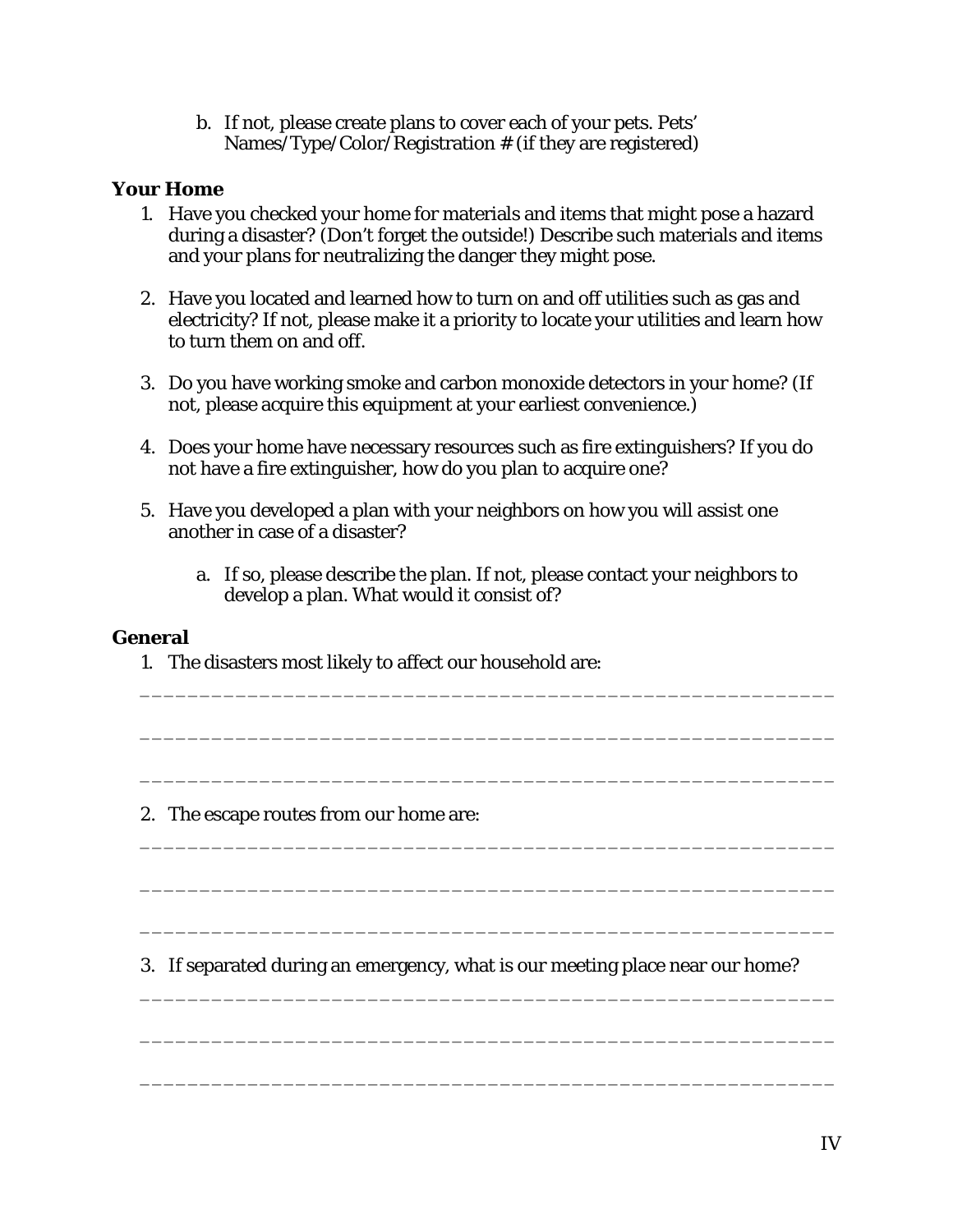4. If we cannot return home or are asked to evacuate, what is our meeting place outside of our neighborhood?

\_\_\_\_\_\_\_\_\_\_\_\_\_\_\_\_\_\_\_\_\_\_\_\_\_\_\_\_\_\_\_\_\_\_\_\_\_\_\_\_\_\_\_\_\_\_\_\_\_\_\_\_\_\_\_\_\_\_

\_\_\_\_\_\_\_\_\_\_\_\_\_\_\_\_\_\_\_\_\_\_\_\_\_\_\_\_\_\_\_\_\_\_\_\_\_\_\_\_\_\_\_\_\_\_\_\_\_\_\_\_\_\_\_\_\_\_

\_\_\_\_\_\_\_\_\_\_\_\_\_\_\_\_\_\_\_\_\_\_\_\_\_\_\_\_\_\_\_\_\_\_\_\_\_\_\_\_\_\_\_\_\_\_\_\_\_\_\_\_\_\_\_\_\_\_

\_\_\_\_\_\_\_\_\_\_\_\_\_\_\_\_\_\_\_\_\_\_\_\_\_\_\_\_\_\_\_\_\_\_\_\_\_\_\_\_\_\_\_\_\_\_\_\_\_\_\_\_\_\_\_\_\_\_

\_\_\_\_\_\_\_\_\_\_\_\_\_\_\_\_\_\_\_\_\_\_\_\_\_\_\_\_\_\_\_\_\_\_\_\_\_\_\_\_\_\_\_\_\_\_\_\_\_\_\_\_\_\_\_\_\_\_

\_\_\_\_\_\_\_\_\_\_\_\_\_\_\_\_\_\_\_\_\_\_\_\_\_\_\_\_\_\_\_\_\_\_\_\_\_\_\_\_\_\_\_\_\_\_\_\_\_\_\_\_\_\_\_\_\_\_

5. What is our route to get there and an alternate route if the first route is impossible?

- 6. In the event that our household is separated or unable to communicate with each other, our emergency contact outside of our immediate area is: Name/Home Phone/Cell Phone/Email:
- 7. If at school/daycare, our child(ren) will be evacuated to: Child's name/Evacuation site (address and contact information)

Child's name/Evacuation site (address and contact information)

Child's name/Evacuation site (address and contact information)

Child's name/Evacuation site (address and contact information)

8. Our plan for people in our household with a disability or special needs is: Person's name/Plan

Person's name/Plan

Person's name/Plan

9. During certain emergencies, local authorities may direct us to "shelter in place" in our home. A safe, accessible room where we can go, seal windows, vents, and doors, and listen to emergency broadcasts for instructions is: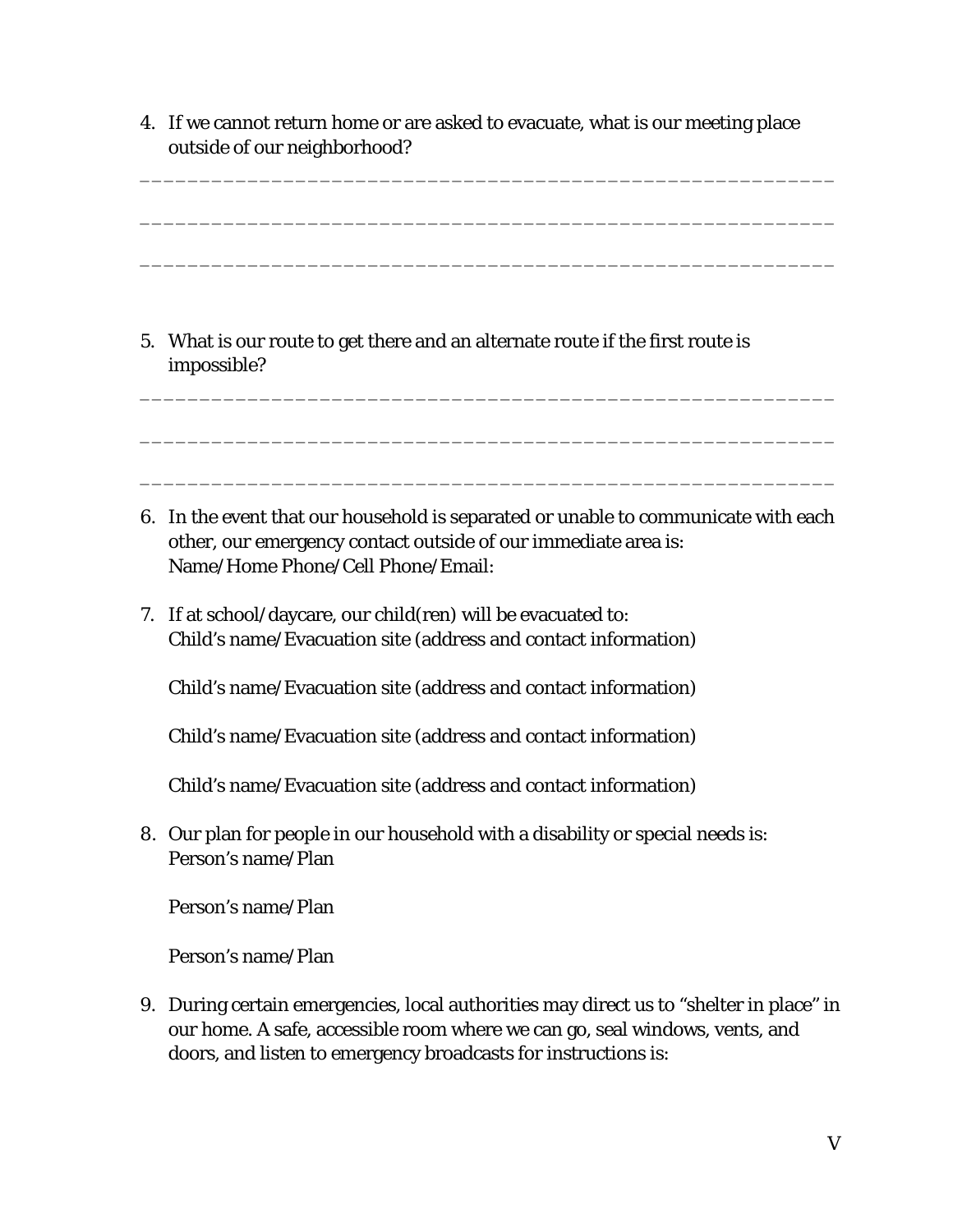After a disaster let your friends and family know you are okay by registering at [Safe and Well](https://safeandwell.communityos.org/cms/) or by calling 1-800-733-2767. You can also give them a call, send a quick text or update your status on social networking sites.

Take the "Caregiver Self-Care Assessment" on pages 11-13 of *Walking the Tightrope* (see above): *click here* or see Appendix B below.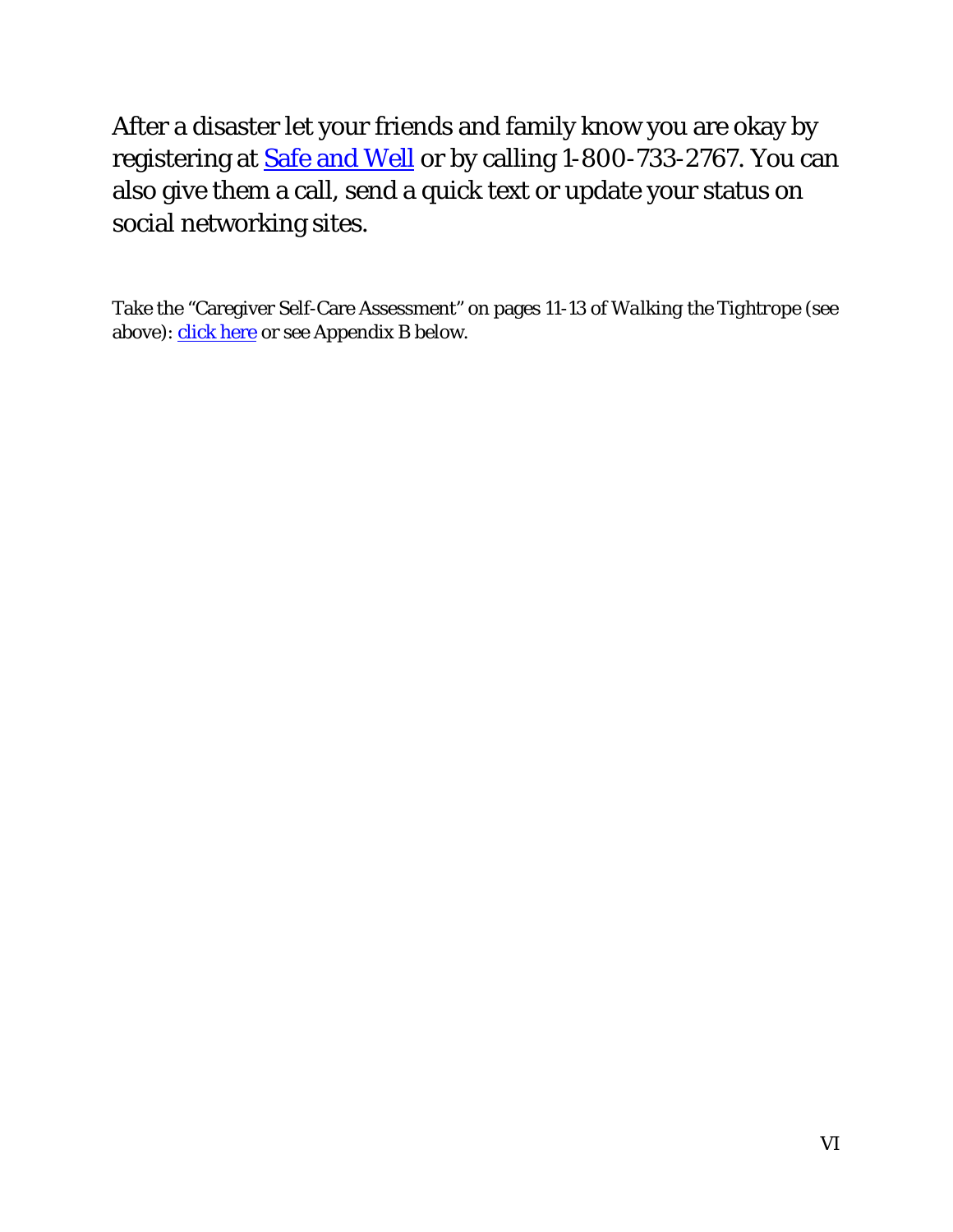#### <span id="page-29-0"></span>APPENDIX B: CAREGIVER SELF-CARE ASSESSMENT

#### This exercise is excerpted from the New England MIRECC Peer Education Center Continuing Education Series

#### *Peer Support Provider—Walking the Tightrope Between Helping Others & Maintaining Your Own Wellness*

How frequently do you do the following?

| <b>Never</b> | Rarely | <b>Sometimes</b> | <b>Often</b> |
|--------------|--------|------------------|--------------|

#### **Physical Self-Care**

Eat regularly (ex. breakfast, lunch, & dinner) \_\_\_\_\_\_

Eat healthy meals \_\_\_\_\_

Get regular medical check-ups \_\_\_\_\_\_

Obtain medical care when needed \_\_\_\_\_\_

Take time off to rest and recuperate when you are sick \_\_\_\_\_\_

Get a massage \_\_\_\_\_\_

Exercise/engage in a physical activity you enjoy \_\_\_\_\_\_

Get enough sleep \_\_\_\_\_

Take vacations \_\_\_\_\_

Other: \_\_\_\_\_\_\_\_\_\_\_\_\_\_\_\_\_\_\_\_\_\_\_\_\_\_\_\_\_\_\_\_\_\_\_\_\_\_\_\_\_\_\_\_\_\_\_

#### **Psychological Self-Care**

Take a day trip/mini-vacation \_\_\_\_\_\_

Make time away from your telephone/office \_\_\_\_\_\_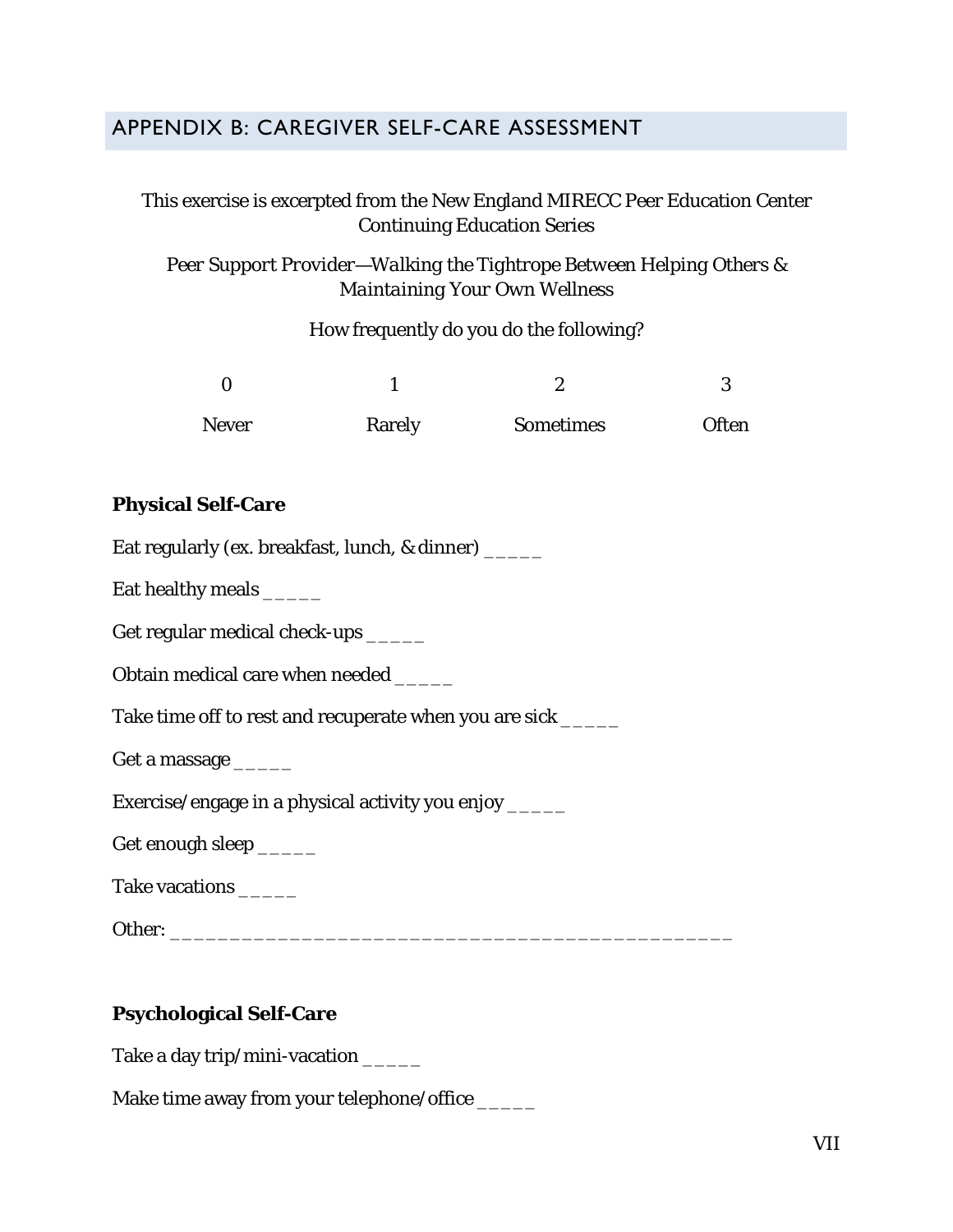| Make time for self-reflection                                         |
|-----------------------------------------------------------------------|
| Listen to your thoughts, beliefs, and feelings                        |
| Read literature unrelated to your work ______                         |
| Allow others to know different aspects of who you are ______          |
| Ask others for help/support when you need it ______                   |
| Say no to extra responsibilities sometimes                            |
| Try a new activity at which you are not an expert or in charge ______ |
| Other:                                                                |

#### **Emotional Self-Care**

Spend time with people whose company you enjoy \_\_\_\_\_ Stay in contact with important people in your life \_\_\_\_\_\_ Provide yourself with praise for your accomplishments \_\_\_\_\_ Love yourself \_\_\_\_\_\_ Find things that make you laugh \_\_\_\_\_\_ Allow yourself to cry \_\_\_\_\_\_ Make time to play and/or relax \_\_\_\_\_\_ Other: \_\_\_\_\_\_\_\_\_\_\_\_\_\_\_\_\_\_\_\_\_\_\_\_\_\_\_\_\_\_\_\_\_\_\_\_\_\_\_\_\_\_\_\_\_\_\_

#### **Spiritual Self-Care**

Make time for reflection \_\_\_\_\_\_

Find a spiritual connection or community \_\_\_\_\_\_

Be open to inspiration \_\_\_\_\_\_

Cherish your optimism and hope \_\_\_\_\_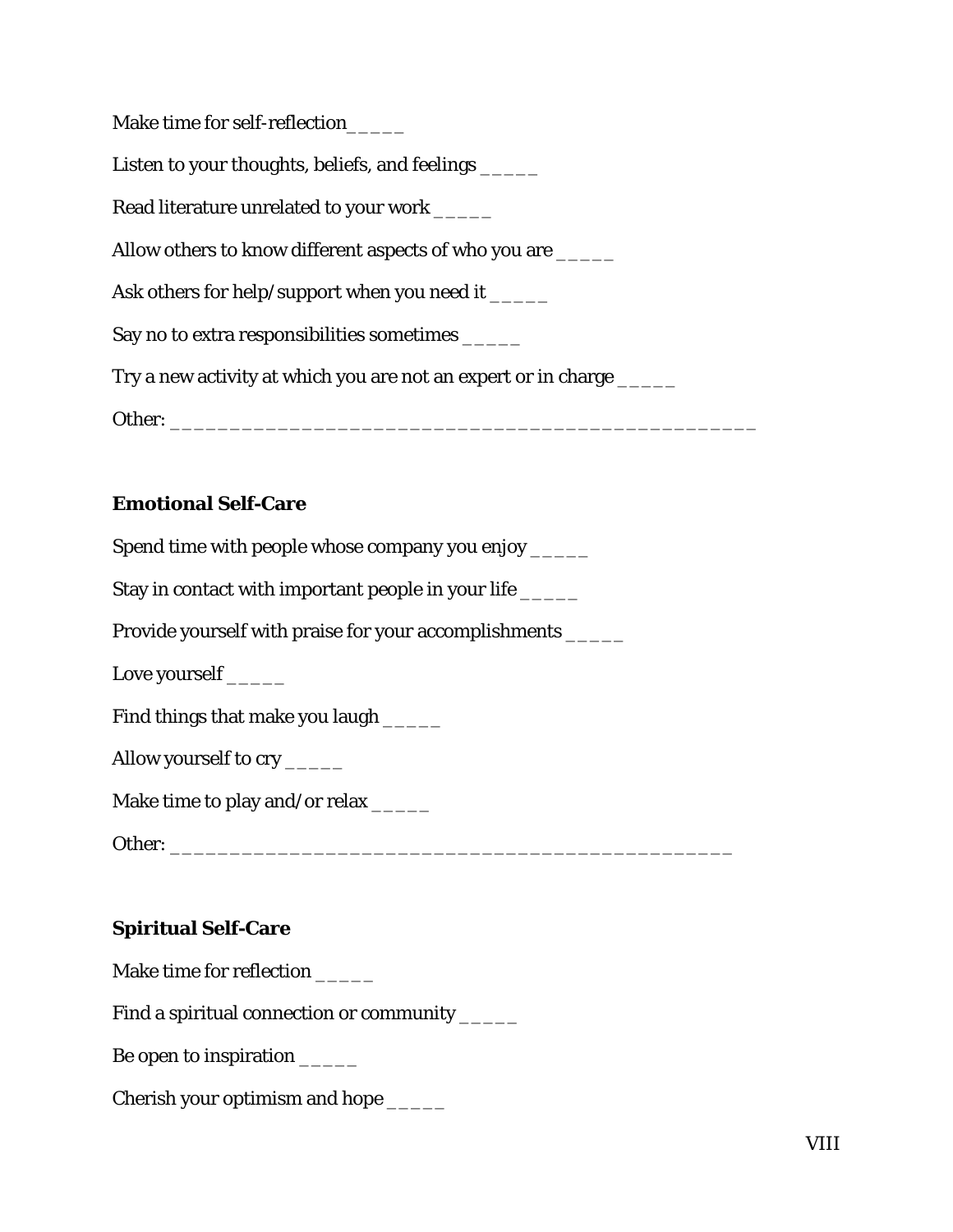| Be open to not having all the answers ______                                |
|-----------------------------------------------------------------------------|
| Identify what is meaningful to you and notice its place in your life ______ |
| Meditate ______                                                             |
| $Pray$ <sub>_______</sub>                                                   |
| $Sing$ <sub>______</sub>                                                    |
| Contribute to causes in which you believe ______                            |
| Listen to music ______                                                      |
|                                                                             |
|                                                                             |
| <b>Workplace or Professional Self-Care</b>                                  |
| Take your fully allotted time for lunch/breaks ______                       |
| Take time to chat with co-workers ______                                    |
| Make quiet time to complete tasks ______                                    |
| Identify projects or tasks that you find exciting and rewarding ______      |
| Set limits with colleagues and consumers ______                             |
| Balance your workload so that no one day or part of a day is "too much"     |
| Arrange your work space so it is comfortable and comforting for you         |
| Get regular supervision or consultation _____                               |
| Have a support group with your peers/colleagues ______                      |
| Negotiate for your needs (ex. benefits, pay raise, time off) _____          |
|                                                                             |

#### **Balance**

Make efforts to have balance in your professional life and work day \_\_\_\_\_\_